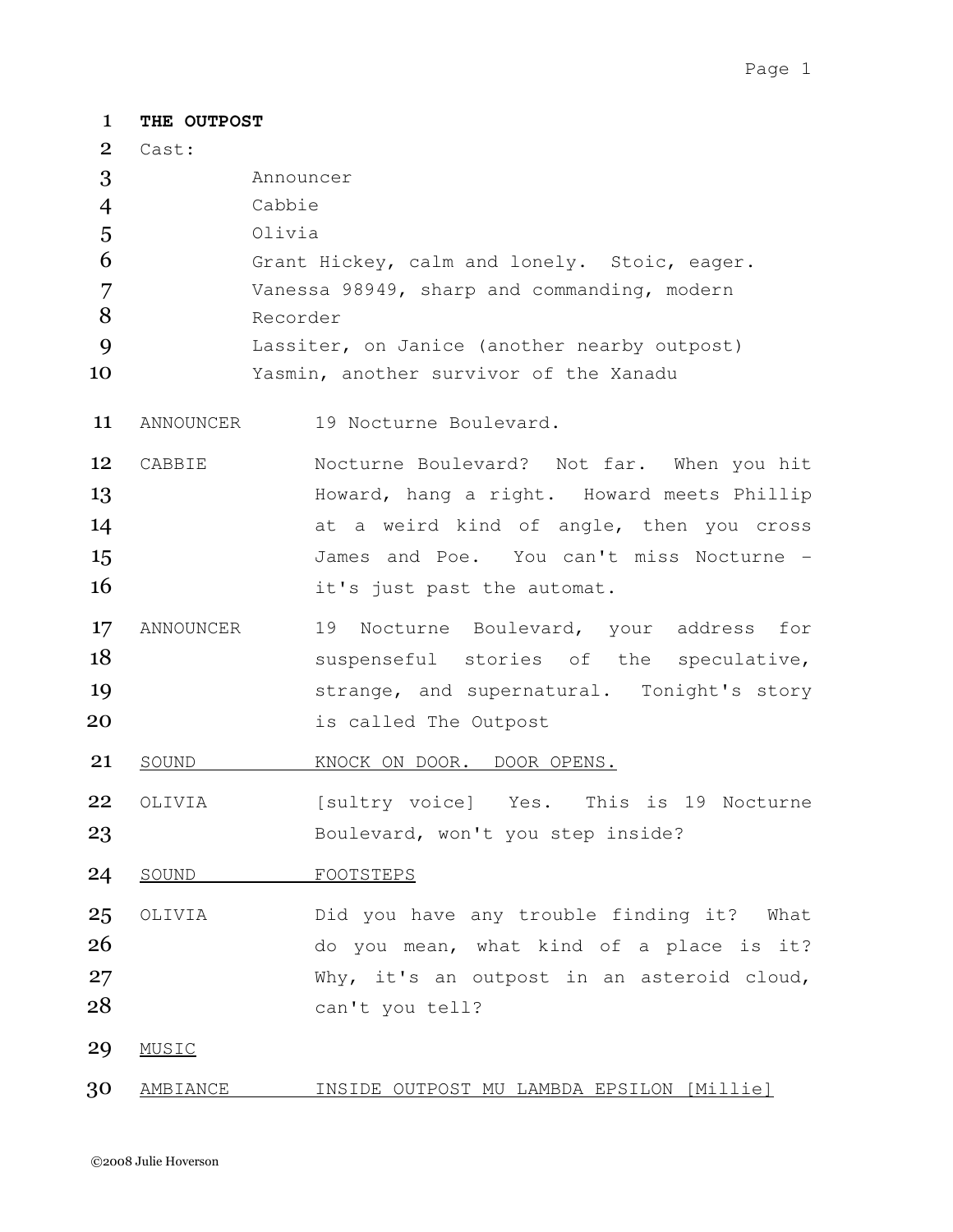| $\mathbf{1}$   | SOUND        | MACHINE AND ELECTRONIC NOISES, SLOSHING OF  |
|----------------|--------------|---------------------------------------------|
| $\overline{2}$ |              | LIQUID                                      |
| 3              | VANESSA      | [waking up noises, then with a<br>start,    |
| $\overline{4}$ |              | coughing]                                   |
| 5              | GRANT        | Easy now. Just breathe.                     |
| 6              | VANESSA      | [breathing, coughing a bit]                 |
| 7              | <b>GRANT</b> | Tell me. Do you know your name?             |
| 8              | VANESSA      | My what? Of course.                         |
| 9              | <b>GRANT</b> | Tell me your name.                          |
| 10             | VANESSA      | Vanessa 9 [breaks into coughing]            |
| 11             | <b>GRANT</b> | [incredulous] Your name is Vanessa 9?       |
| 12             | VANESSA      | Don't be stupid. It's Vanessa 98949.<br>How |
| 13             |              | old do I look?                              |
| 14             | GRANT        | [not a clue] Um                             |
| 15             | VANESSA      | Where am I?                                 |
| 16             | GRANT        | I'll tell you whatever you wanna<br>know.   |
| 17             |              | Later. You're all wrung out.                |
| 18             | VANESSA      | Nonsense. I am ordering you to tell me--    |
| 19             | GRANT        | Now there ain't no call to get huffy, miss. |
| 20             | VANESSA      | [offended] Where is your Vox? I plan to     |
| 21             |              | let her know precisely--                    |
| 22             | GRANT        | My what?                                    |
| 23             | VANESSA      | [altering slightly] Your Vox? The one who   |
| 24             |              | gives you orders?                           |
| 25             | GRANT        | Ain't got none.                             |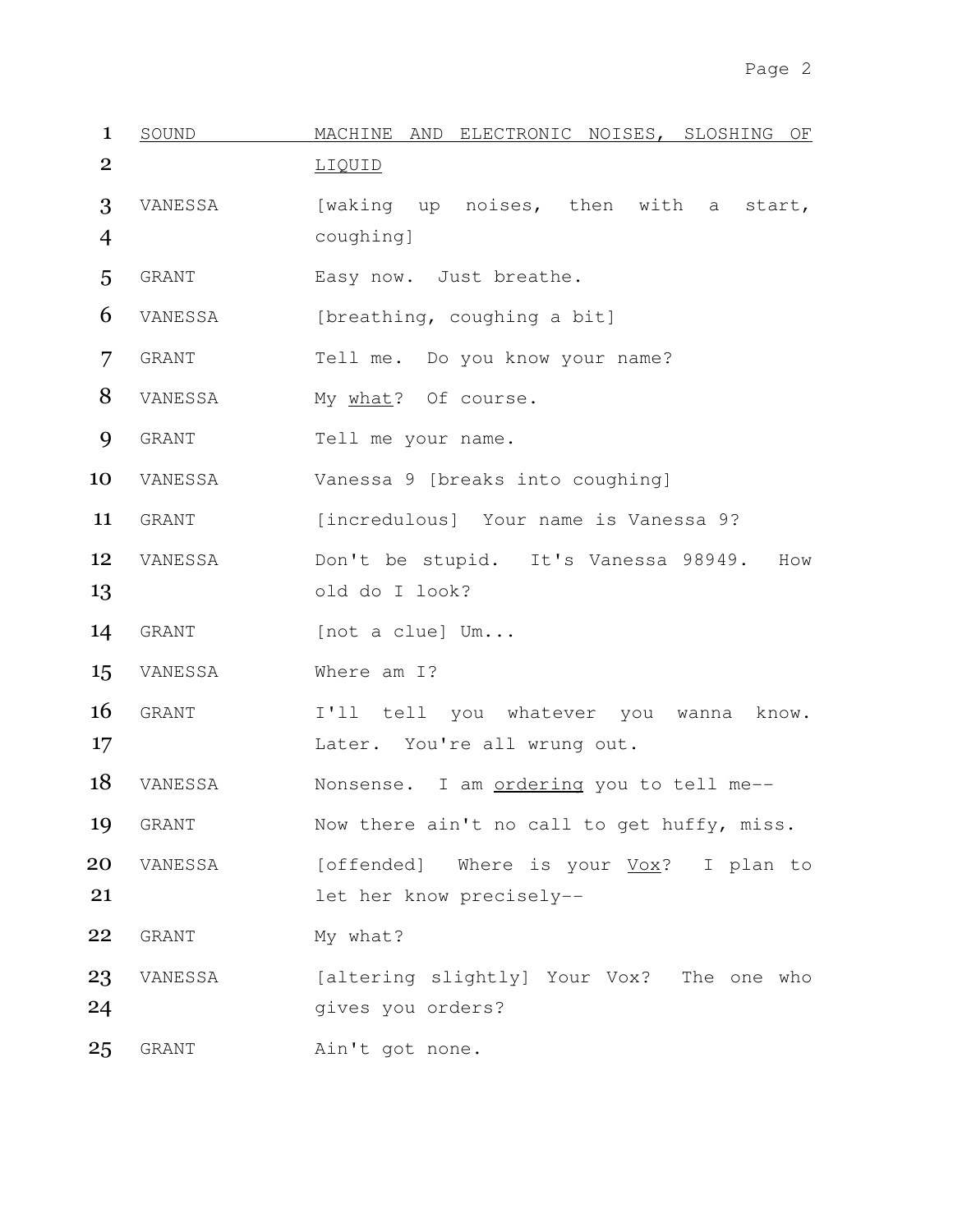1 VANESSA There must be a female around here 2 somewhere!

3 GRANT Nope. Just me. And you.

4 VANESSA What the hell kind of place is this? [pain] 5 ooh....

6 GRANT There, now. You lie back down and get 7 yourself some rest. [fogging out] Waking 8 from deepsub is no cakewalk...

- 9 MUSIC
- 10 VANESSA [waking sharply again] What? Where? 11 [remembering] Ohh.
- 12 SOUND SWOOSH OF POD HATCH OPENING, HESITANT 13 FOOTSTEPS, A STUMBLE
- 14 VANESSA Where is that throwback? Hmm?
- 15 SOUND SHE PICKS UP A NOTE AND A RADIO
- 16 VANESSA [reading] Frequency 12. great. [louder, 17 commanding] Frequency 12.
- 18 SOUND NOTHING
- 19 VANESSA [more strident] Frequency 12.
- 20 SOUND RADIO UNIT BEING SHAKEN, CRACKLES TO LIFE
- 21 VANESSA [hesitant] Frequency 12? Is there anyone 22 here?

23 GRANT [on filter] No need to holler.

- 24 VANESSA Your comm unit isn't set to recognize my 25 voice!
- 26 GRANT [baffled] Oh. I'll... see what I can do. 27 You need anything?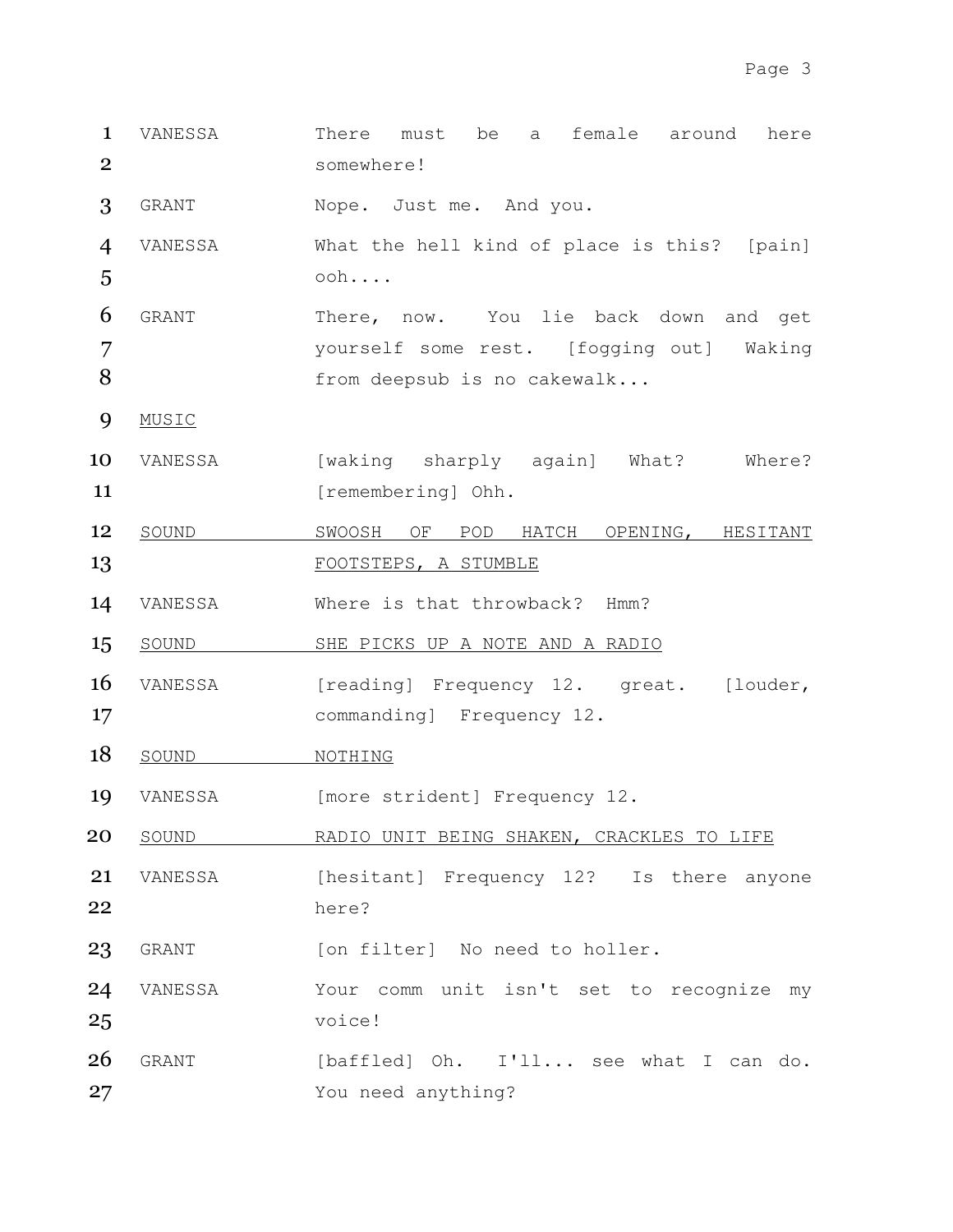- 1 VANESSA [snap] No.
- 2 SOUND HER STOMACH GROWLS

3 VANESSA Well, I could use something to eat.

4 GRANT All righty. I have to finish up something, 5 and I'll be down as soon as I can.

- 6 SOUND CLICK RADIO OFF
- 7 VANESSA What? You get down here immediately!
- 8 SOUND SHAKES RADIO UNIT SOMETHING SHAKES LOOSE 9 AND RATTLES
- 10 MUSIC
- 11 SOUND DOOR SWOOSHES OPEN, FOOTSTEPS ENTER, DOOR 12 SHUTS
- 13 GRANT [sigh] All righty. Brought you some chow.
- 14 VANESSA [seething] It's been almost an entire hour! 15 GRANT [matter of fact] You caught me outside. 16 Was quicker to finish what I was doing than 17 to come in and get back out again later.
- 18 VANESSA Give me that.
- 19 SOUND TRAY RATTLES
- 20 GRANT [grunt of effort] No.

21 VANESSA What? How dare you?

- 22 GRANT You're in my home, and if you can't be 23 civil, then ... well, I can be downright 24 rude too.
- 25 VANESSA There must be someone else here I will 26 report your behavior--!
- 27 GRANT Nope. Just me. Like I told you.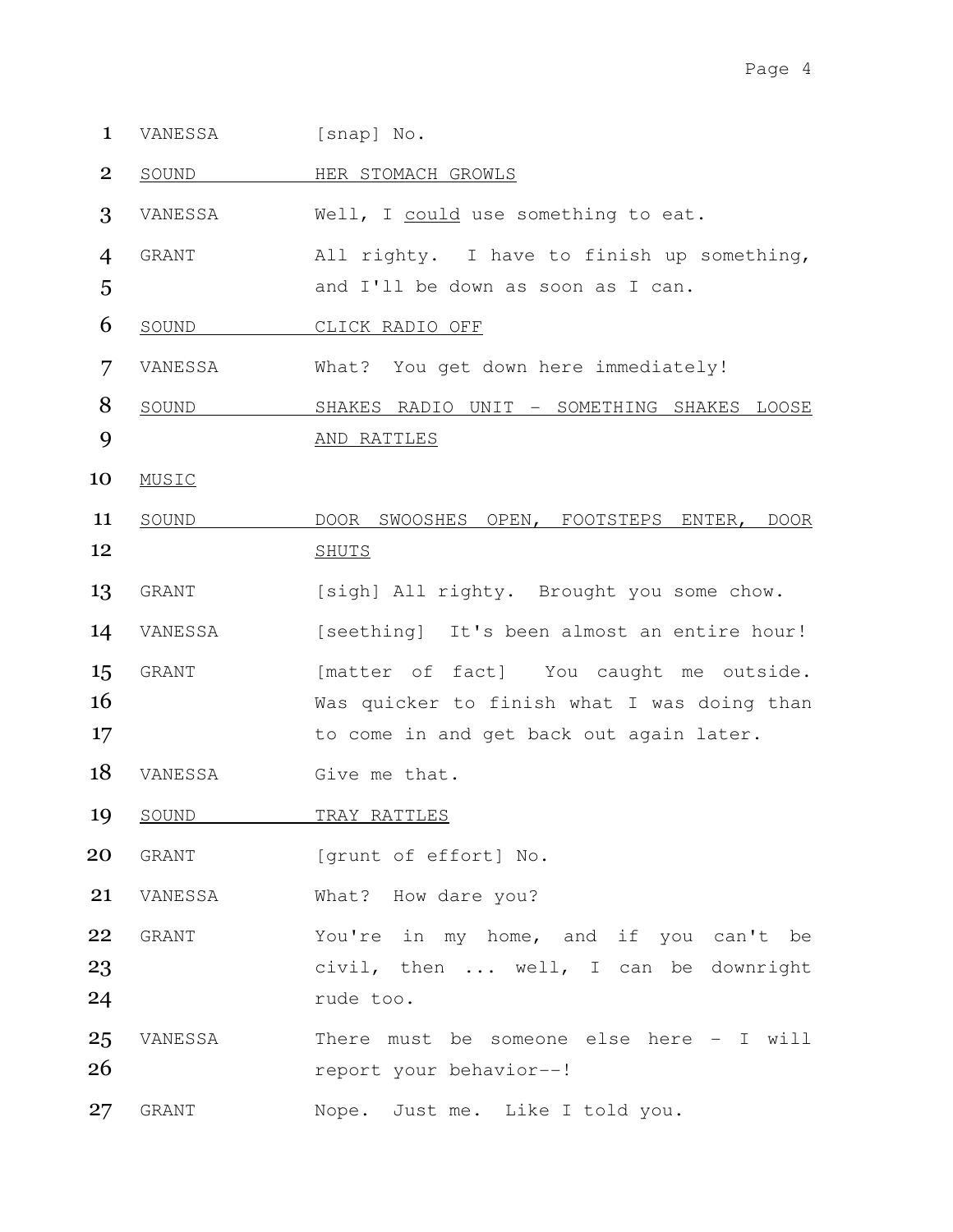- 1 VANESSA Take me to your comm unit--
- 2 GRANT No.
- 3 VANESSA [faltering] But I--
- 4 GRANT You can ask nicely.
- 5 VANESSA [indignant] What? How can you even look me 6 **in the face and say such a thing, male?**
- 7 GRANT [beat, then sigh] Call me again when you're 8 in a better mood.
- 9 SOUND FOOTSTEPS, DOOR SWOOSHES OPEN
- 10 VANESSA [up] The-- [deep breath, forces herself to 11 **11 a** nicer tone] The radio is broken.
- 12 GRANT Broken? Hold up.
- 13 SOUND SETS TRAY DOWN. PICKS UP RADIO
- 14 VANESSA I... shook it. It wouldn't listen to me!
- 15 SOUND RADIO SHAKES, RATTLES
- 16 GRANT Hmm. Looks like I'm gonna have to get in 17 there.
- 18 SOUND VANESSA TRIES TO BE SNEAKY, GRABBING 19 SOMETHING TO EAT
- 20 GRANT But I still don't understand what you're 21 saying about-- [sees her eating, makes an 22 impatient noise]
- 23 VANESSA [around a mouthful] You expect me to 24 starve? I just woke from deepsub. I 25 **25** require caloric intake.
- 26 GRANT [sigh, tsks]
- 27 SOUND FOOTSTEPS, DOOR SWOOSHES SHUT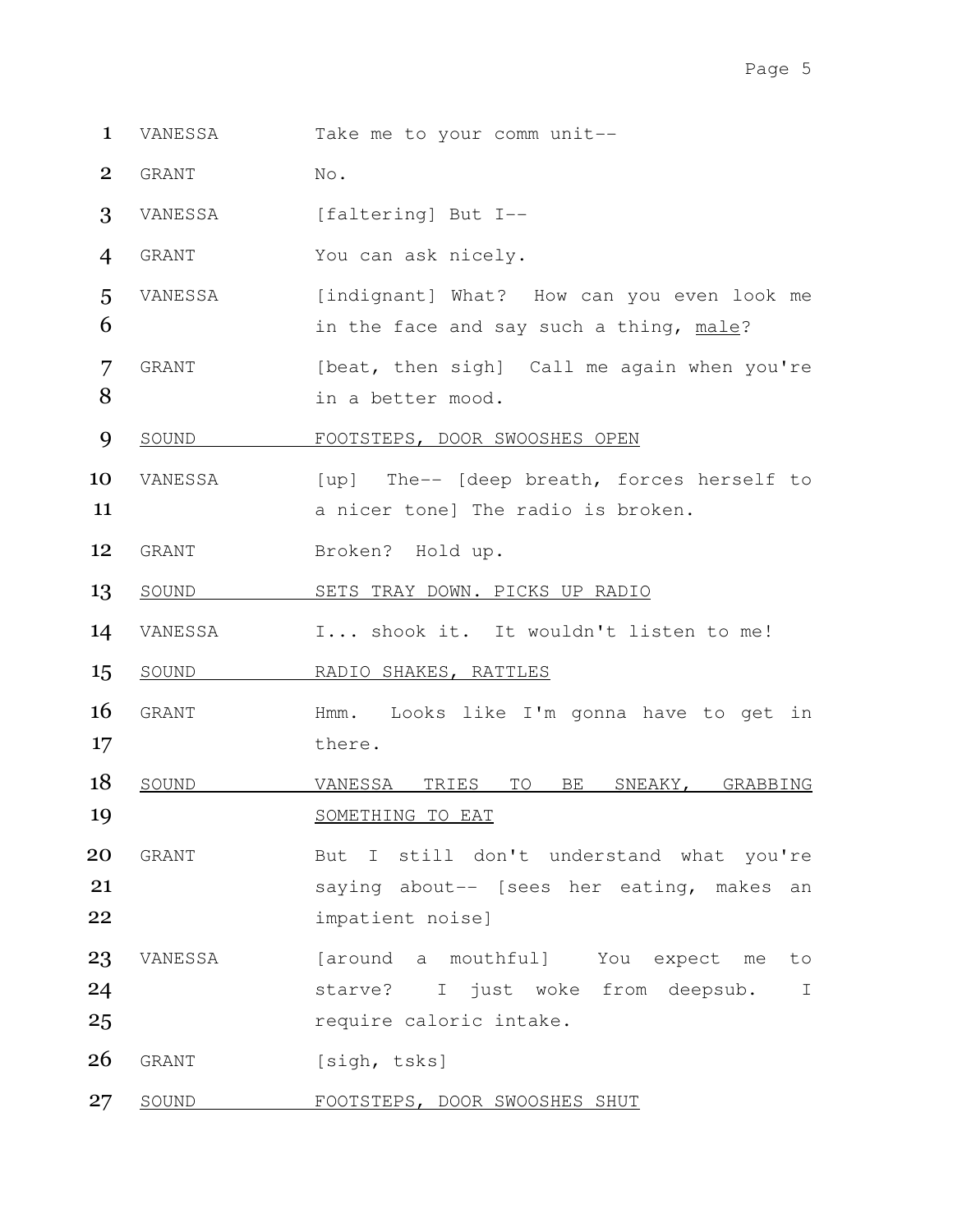MUSIC

| $\overline{2}$ | SOUND        | TINKERING WITH MACHINERY - LITTLE ZAP       |
|----------------|--------------|---------------------------------------------|
| 3              |              | NOISES, ETC.                                |
| $\overline{4}$ | VANESSA      | Just about there!                           |
| 5              | <u>SOUND</u> | BLIP AS SOMETHING TURNS ON                  |
| 6              | RECORDER     | [crackly] Life pod B-L-T-L-1-4-5, ship      |
| 7              |              | Xanadu, designated X-14-Z-3-J--2-0-5--      |
| 8              | VANESSA      | [real relief] Finally - a civilized voice!  |
| 9              |              | Recorder. Play back the Xanadu's final      |
| 10             |              | entry.                                      |
| 11             | RECORDER     | Final log entry of star cruiser Xanadu. G-  |
| 12             |              | vector, Delta quadrant, encountered space   |
| 13             |              | debris. Explosion. Unknown cause. Xanadu    |
| 14             |              | evac mandated. Pods loosed at ship day 172, |
| 15             |              | T-vector, speed normal.                     |
| 16             | VANESSA      | Calculate time in transit.                  |
| 17             | RECORDER     | Calculating. One thousand, three hundred    |
| 18             |              | and eighty two days since Xanadu Evac.      |
| 19             | VANESSA      | Four years--?                               |
| 20             | GRANT        | [off] You were on a star cruiser?           |
| 21             | VANESSA      | [gasp]                                      |
| 22             | SOUND        | BONKS HEAD AS SHE REACTS                    |
| 23             | GRANT        | That musta been interesting.                |
| 24             | VANESSA      | Yes, I am part of the crew of the Star      |
| 25             |              | Cruiser Xanadu, bound for Ganymede 800 in   |
| 26             |              | the Gargon nebula. There will be people     |
| 27             |              | looking for me.                             |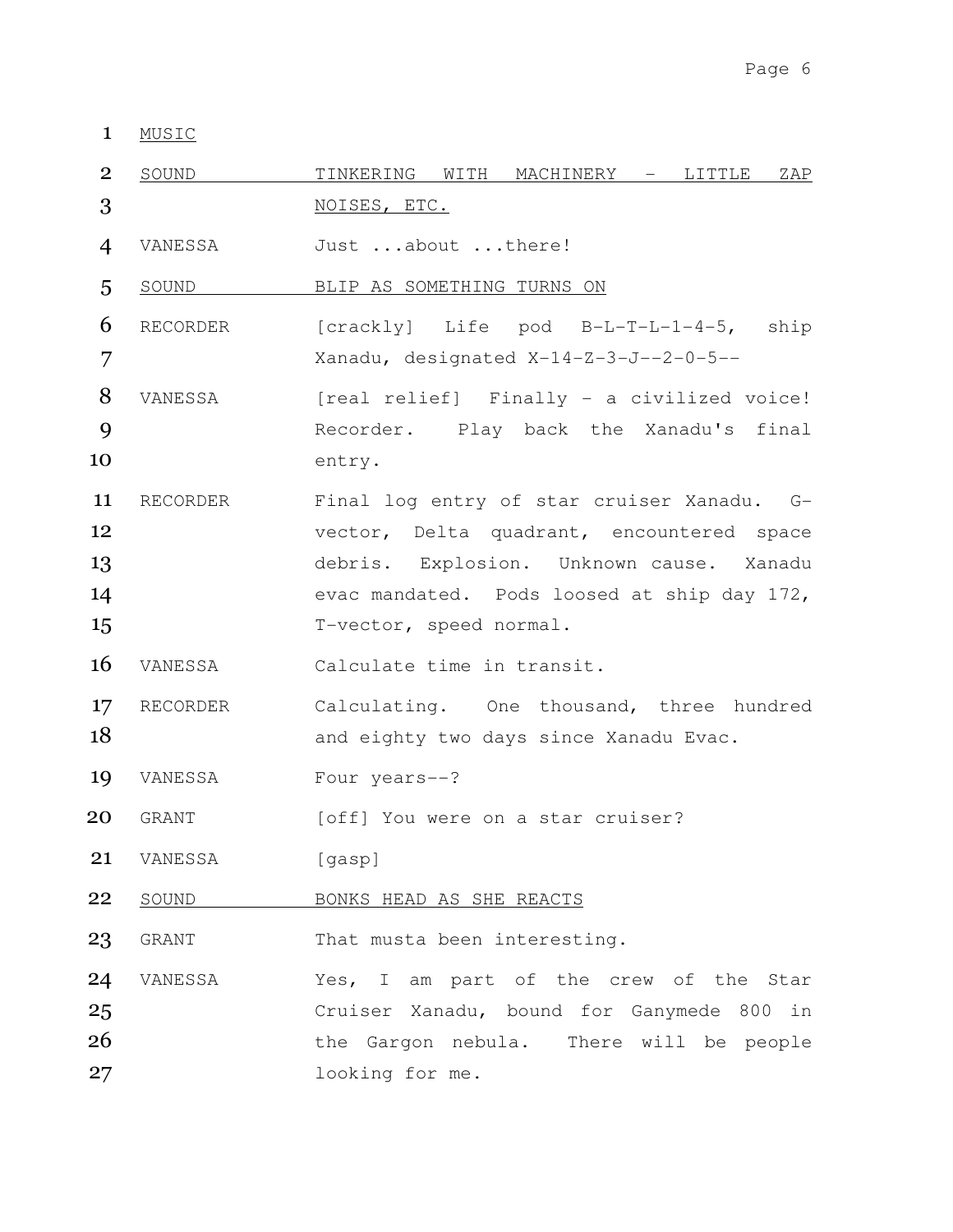- 1 GRANT [rueful] Not here they won't.
- 2 VANESSA What do you mean?
- 3 GRANT I don't know what all your specs there are, 4 but first, no one much comes this far out, 5 and second, well, I do know the Gargon 6 Nebula is hellagone from here.
- 7 VANESSA You have to let me contact someone.
- 8 GRANT Nope. I don't have to do anything.
- 9 VANESSA I order you! As third under-lieutenant 10 subchief, engineering bay 5 of the star 11 cruiser Xanadu, I command you to take me to 12 your comm room.
- 13 GRANT Pff.
- 14 SOUND DOOR OPENS, FOOTSTEPS LEAVE
- 15 VANESSA [very last second] Please.
- 16 GRANT [off, leaning in] Wish I could. Left you 17 some food there.
- 18 SOUND DOOR SHUTS
- 19 VANESSA Argh!
- 20 MUSIC
- 21 SOUND ELECTRONIC MENDING NOISES
- 22 GRANT Whatcha doing?
- 23 VANESSA Keeping busy. What do you want?
- 24 GRANT You about ready to come out?
- 25 VANESSA Out of what?
- 26 GRANT The room here?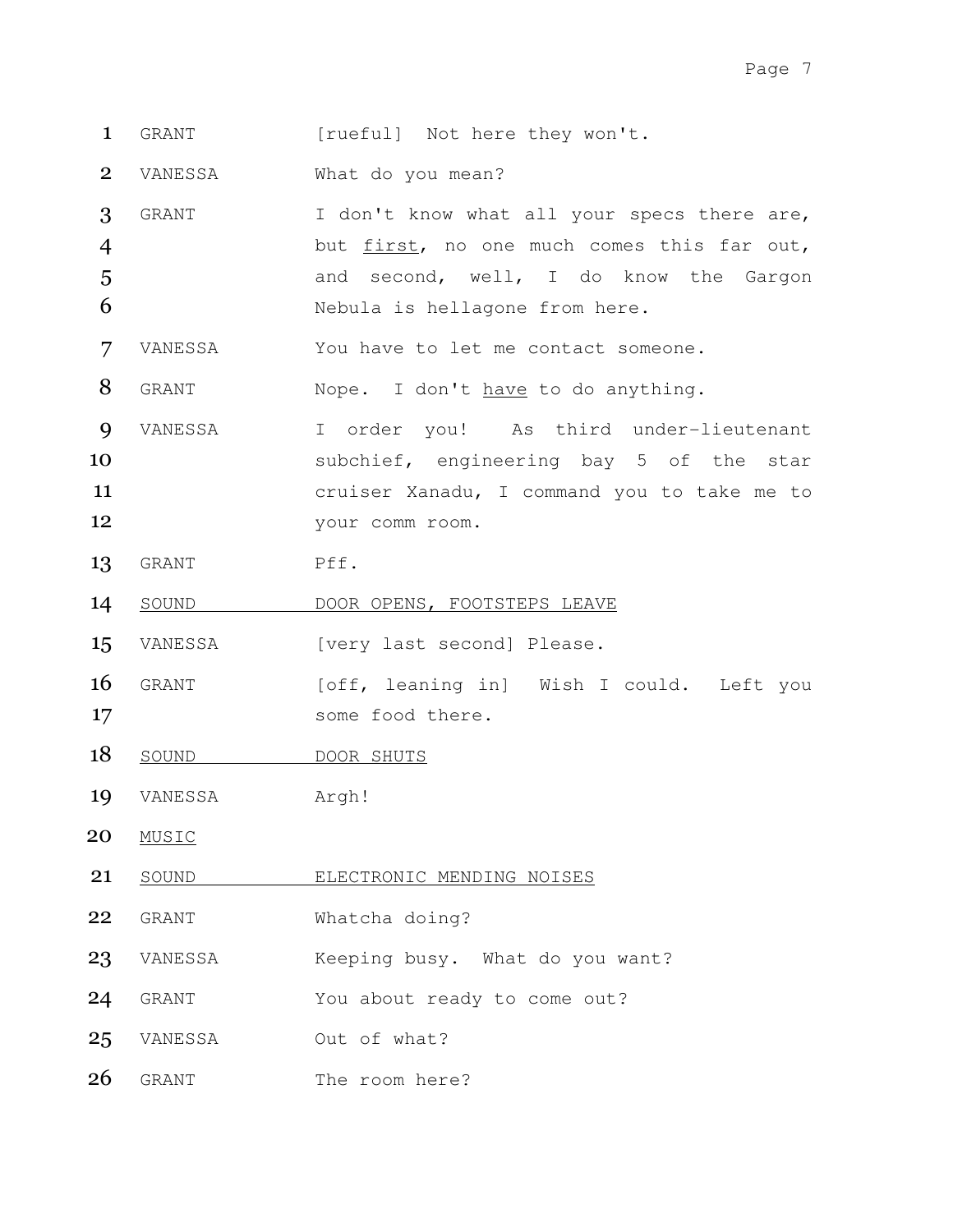- VANESSA The room? [working up] You kept me locked up in here, and now you ask--
- GRANT Door don't even lock. I was wondering why you never--
- 5 SOUND STOMPING FOOTSTEPS
- VANESSA Door open! See? Nothing happens!
- GRANT Well o'course not. Doors don't have ears.
- VANESSA Normal doors take orders. Radios too.
- GRANT You're an underengineer sub chief thingee 10 and you don't know how to work a door?
- VANESSA Normal doors take orders!
- GRANT Well, I guess we're all a bit old fashioned 13 here. This is how you open the door. Wave your hand right here--
- 15 SOUND WhoooosH. DOOR OPENS
- 16 VANESSA [sullen] Oh. I see. Wait who's we?
- 17 GRANT What?
- 18 SOUND SLAMS HIM UP AGAINST THE WALL
- VANESSA You said we're all a bit old fashioned who is "we"?
- GRANT [controlling some strong emotion, at being slammed against a wall] Well - um - I was including the doors and all. [deep breath] Since you like t'talk to them.
- 25 SOUND SHE LETS GO
- 26 GRANT [slight moan, another deep breath]
- 27 SOUND FOOTSTEPS STOMP PAST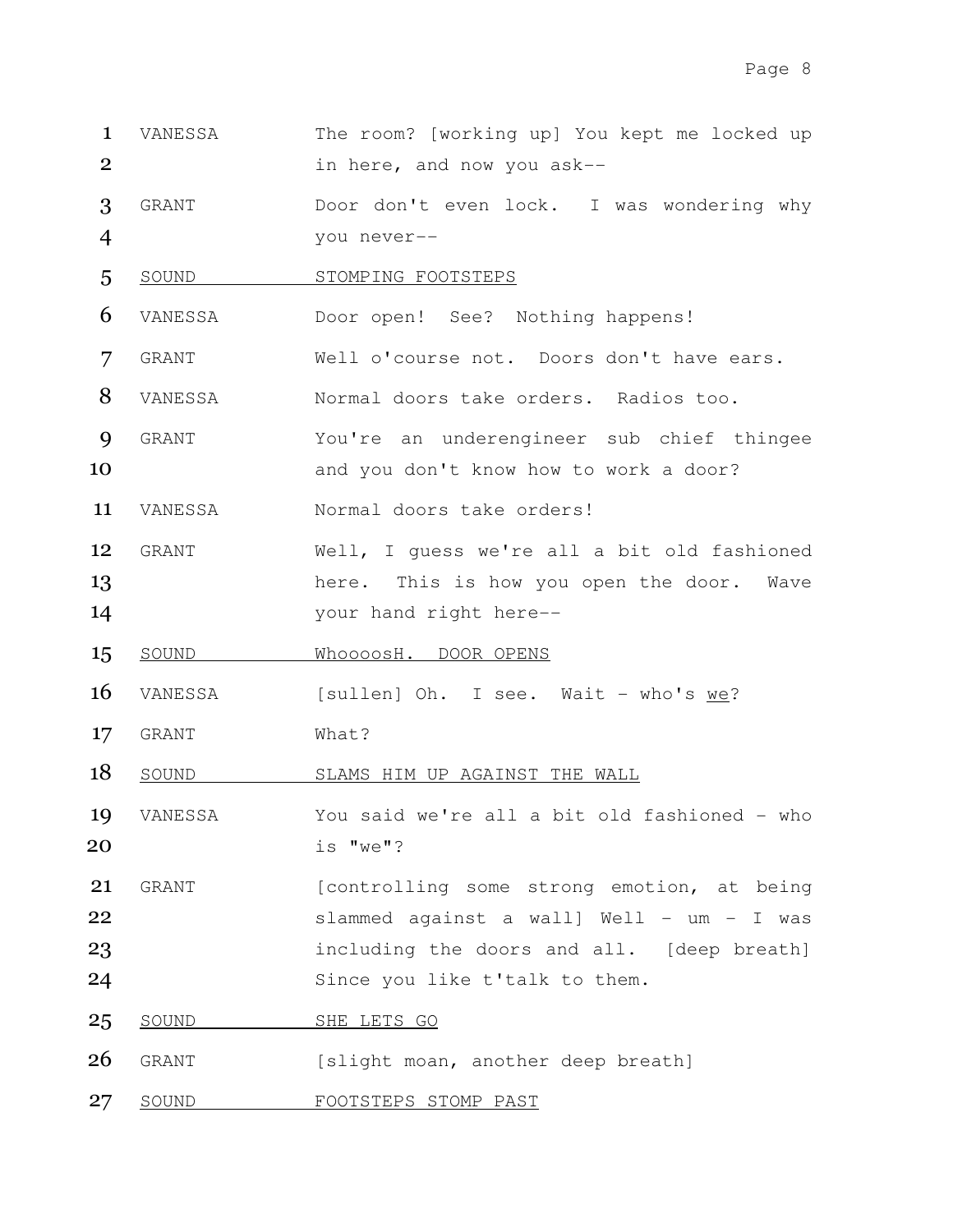## 1 MUSIC

2 GRANT [off] To the left there.

3 SOUND DOOR SWOOSHES OPEN. A COUPLE OF FOOTSTEPS, 4 THEY SLOW 5 VANESSA This is it? 6 GRANT [pride] Yup. Millie's brain center. There 7 are 42 more just like her spread throughout 8 the cloud - um, here. 9 SOUND BUTTONS PUSH. SCREEN HUMS TO LIFE 10 GRANT Pretty, huh? 11 VANESSA It's crap. 12 GRANT [hurt, but covering] Millie has 12 chambers 13 - each a self-sealing unit, in case of 14 **breaches** - and a backup--15 VANESSA How do you call out? 16 GRANT Hmm? 17 VANESSA Out! How do you call out! I need to make 18 **18 arrangements** to get the hell out of here! 19 GRANT It don't quite work that--20 VANESSA Nothing here works! Nothing works at all! 21 [almost hysterical] 22 SOUND SLAP 23 VANESSA [stunned gasp] 24 GRANT Now I'm real sorry about that, but you need 25 to breathe. And let me finish my sentences. 26 VANESSA I could have you up on charges so fast!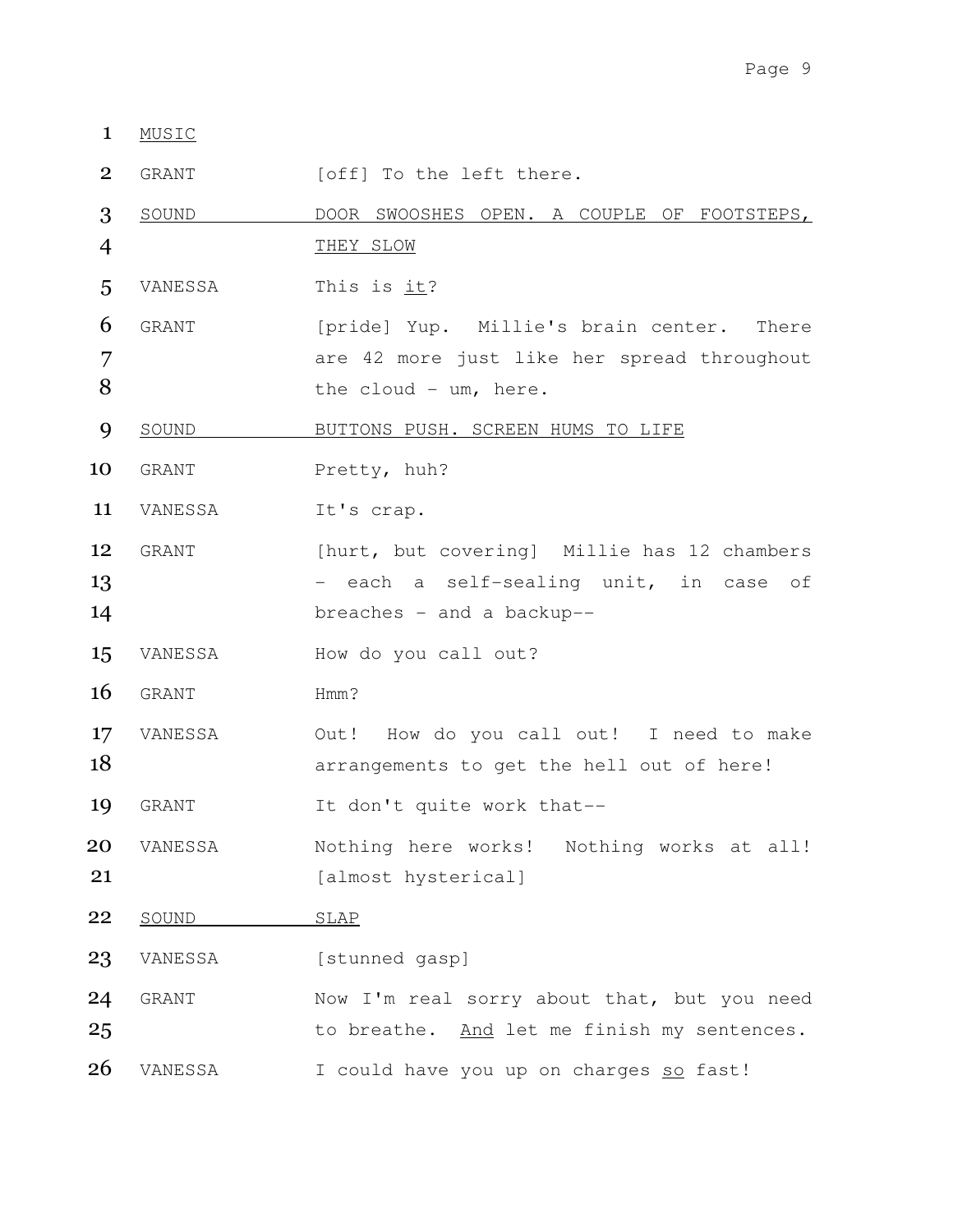- 1 GRANT Well, not here, you couldn't. [sigh] Now, 2 as I was about to say, you can call the 3 **3** other outposts, or the quarterly supply ship 4 - if he's in range. Just might be - he come 5 through only last week.
- 6 VANESSA Another male? What is this, throwback 7 central?

8 GRANT What you got against fellows?

- 9 VANESSA [disgusted noise] Males have been proven 10 **inferior** and in the civilized galaxy have 11 been effectively relegated to a purely 12 **functional capacity.** We keep enough genetic 13 **13** material around to promote healthy offspring 14 and breed a few males each generation for 15 variety.
- 16 GRANT You mean where you come from is all ladies? 17 Don't it get boring?

18 VANESSA What? What are you implying--?

19 GRANT Just - well, how do you have kids?

20 VANESSA [shrugs, indifferent] Everyone donates 21 **21** genetic material, and it's automatically 22 matched up with compatible fertilizing 23 agents.

24 GRANT So everyone has to have kids?

25 VANESSA No one "has" children - you make it sound 26 1ike they're dogs, [snide] or men. Children 27 belong to the community, and are raised in a 28 **proper safe environment, under supervision.** 29 GRANT But - those poor little boys and girls--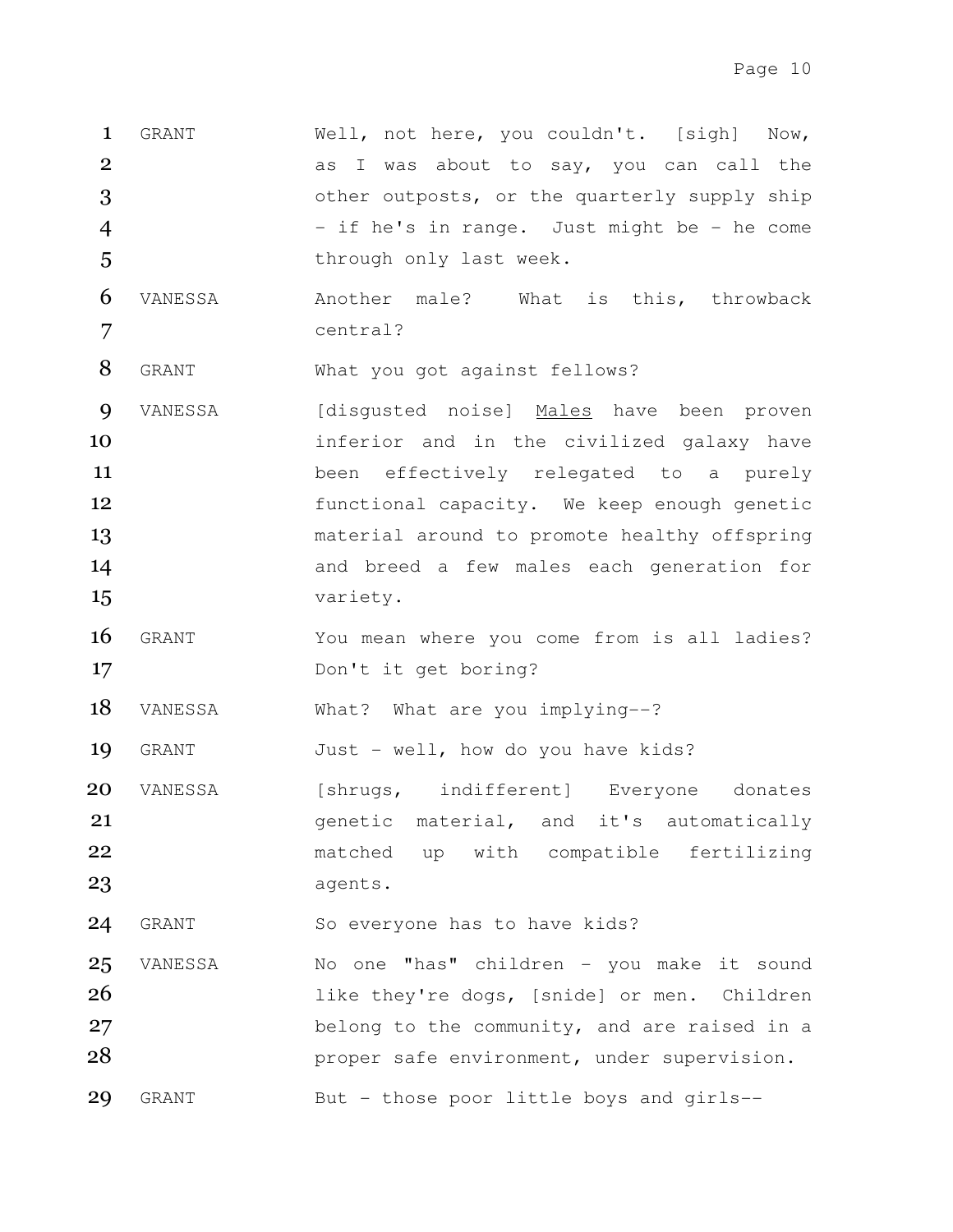1 VANESSA Girls.

2 GRANT [sigh] them poor little kids, never knowing 3 who their - mommas are.

VANESSA They're cared for by properly trained personnel. Much better for their long-term physical and mental health. How would someone like me, with a career on a star **8** cruiser, ever find that sort of time?

- 9 GRANT That's real sad.
- 10 VANESSA Mot to mention, I haven't spent my life 11 immersed in study of childhood ailments and 12 development.
- 13 GRANT Well, neither did my mama.
- 14 VANESSA Yes. I'm sure.
- 15 GRANT [hurt, slightly annoyed] Look, you can mock 16 me, and turn your nose up at Millie, but 17 don't you never speak ill of my mama.
- 18 SOUND CRACKLE OF STATIC
- 19 LASSITER [scratchy, on filter] Hey Grant? You there?
- 20 SOUND SQUEAK OF CHAIR, CLICK

21 GRANT Yup. Whatcha need?

22 LASSITER [scratchy, on filter] That capsule thing you 23 sold me - you got yours to work OK?

- 24 GRANT [hurried] Ah, hell. Let me call you back, 25 Lassiter.
- 26 SOUND CLICK
- 27 VANESSA [absolute fury] Sold?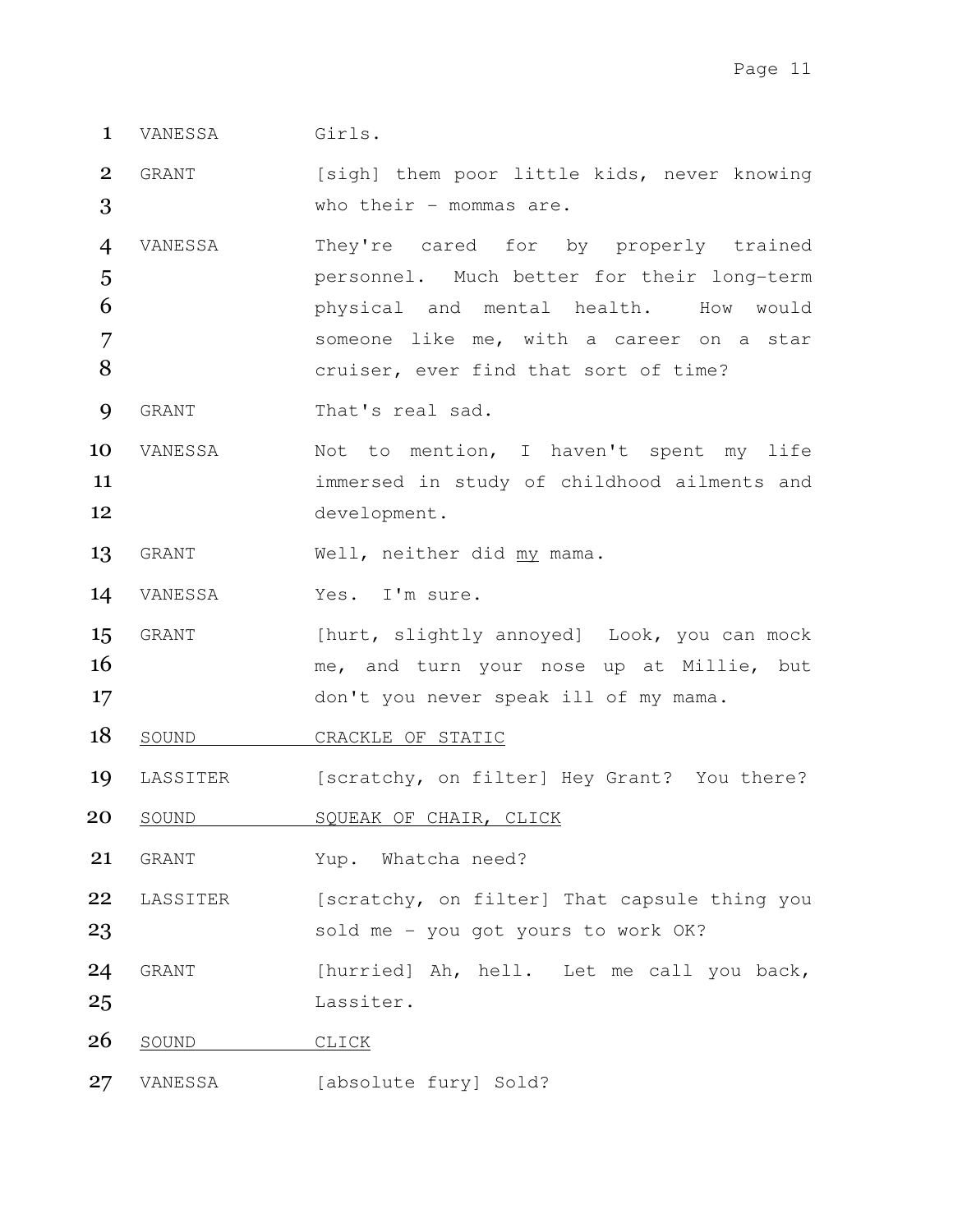1 GRANT I got work to do.

2 SOUND SLIGHT SCUFFLE, SHE BLOCKS HIM FROM LEAVING

3 VANESSA [not quite screaming] Was he talking about a 4 deepsub pod like mine?

5 GRANT [muttered] I find all sorts of things.

- $6$  VANESSA You sold a a a PERSON to that that 7 male?
- 8 GRANT What makes you think the pod weren't empty?
- 9 VANESSA That's slavery! And you know what that 10 means?
- 11 GRANT Don't matter. Sides, what would I do with 12 two of y'all out here?
- 13 VANESSA The same as you're doing with one nothing 14 at all!
- 15 GRANT [standing up to her a bit] Yup. long as 16 I'm talking to you, I'm doing nothing at 17 all. Like I said, I got work to do.
- 18 MUSIC
- 19 VANESSA It was one of these switches--
- 20 SOUND RADIO STATIC
- 21 VANESSA Yes! [lower, into the mike] Lassiter? Come 22 in Lassiter?
- 23 LASSITER [scratchy, on filter] Huh? Who's this?
- 24 VANESSA I'm at .... Millie.
- 25 LASSITER (scratchy, on filter) Excellent it did 26 work! You tell Grant to let me know what he 27 did, y'hear?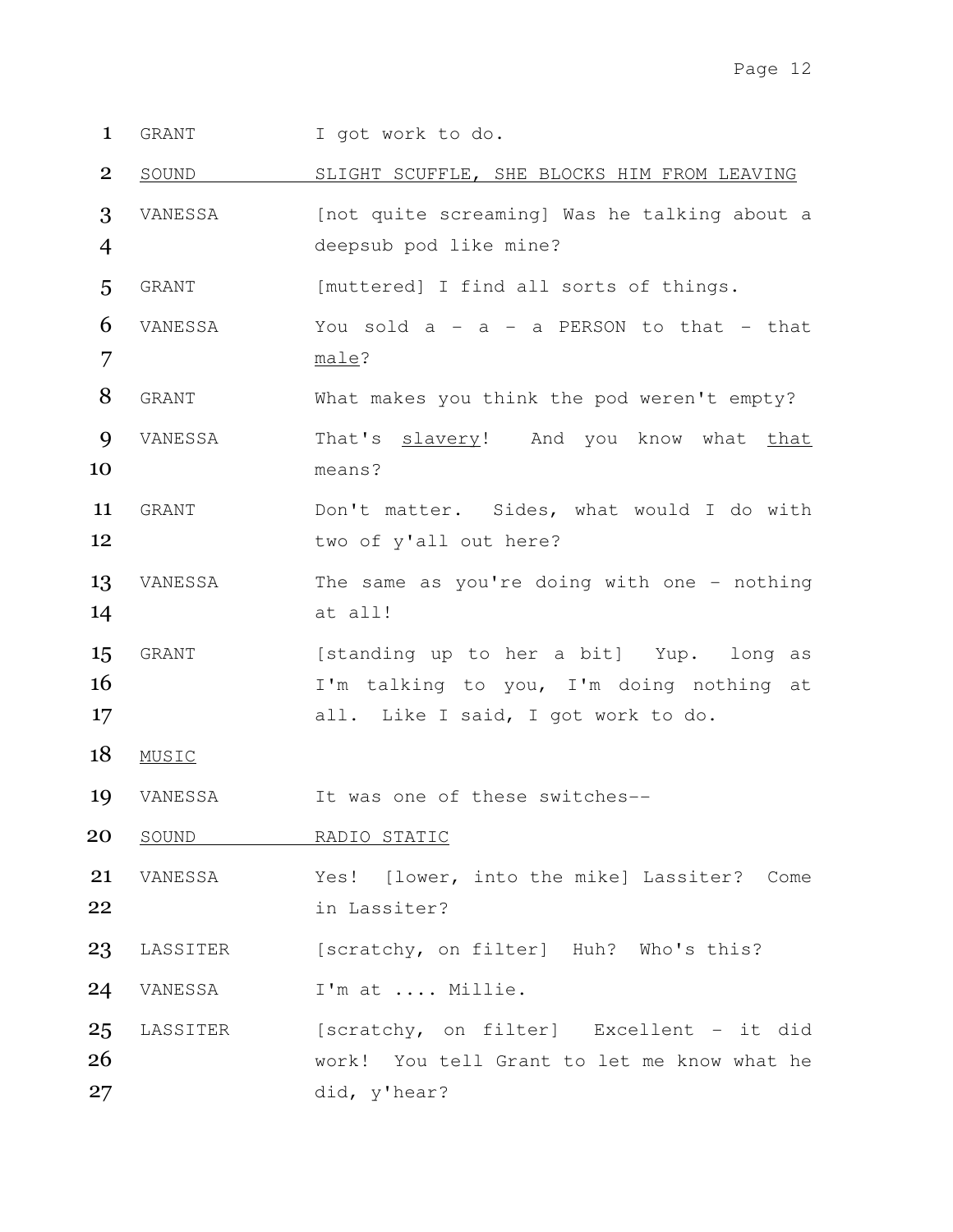- 1 VANESSA To wake up the woman in the pod?
- 2 LASSITER [scratchy, on filter] Yeah. [eager] I can't 3 wait.
- 4 VANESSA [warning] Lassiter. You do know it's vastly 5 illegal to rescue someone and then force 6 them into slavery, don't you?

7 LASSITER [scratchy, on filter] What?

- 8 VANESSA If you press her into service, you are 9 committing high seas slavery, according to 10 Rule 4715 D of the unitary code.
- 11 LASSITER [scratchy, on filter] Is Grant there? Can 12 you put him on?
- 13 VANESSA Shut up!
- 14 LASSITER [scratchy, on filter] Jeez.
- 15 VANESSA Lassiter. I will make a bargain with you.

16 LASSITER [scratchy, on filter] I dunno--

17 VANESSA I will help you revive the survivor, if you 18 Will -- let me talk to her as soon as she 19 wakes up.

20 LASSITER [scratchy, on filter] Sure.

21 VANESSA And if you understand that I will find a way 22 to come over there and kill you if you hurt 23 her in any way.

- 24 LASSITER [scratchy, on filter] Hurt her? Hey! I 25 paid good money for--
- 26 VANESSA Agh!
- 27 MUSIC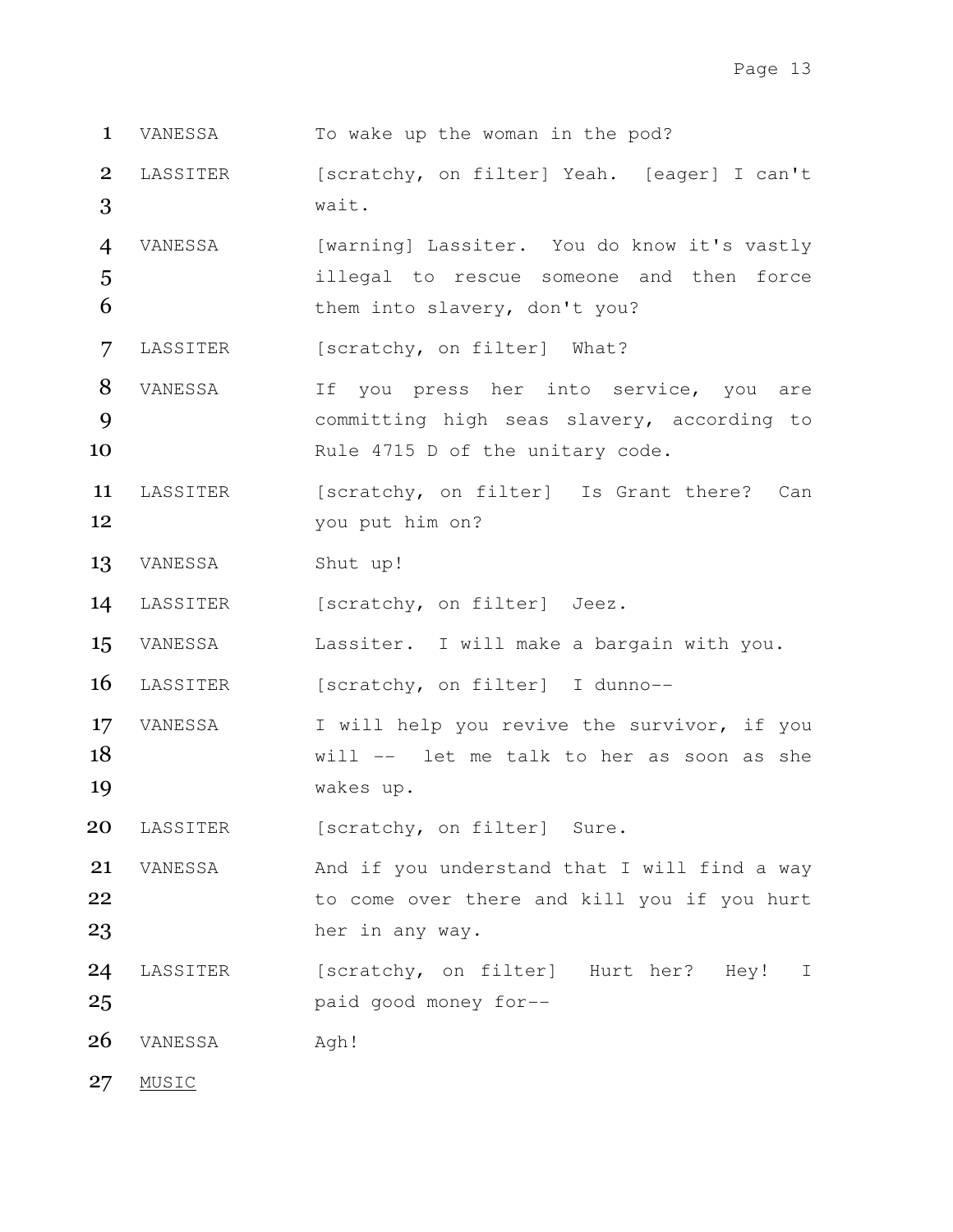- 1 YASMIN [scratchy, on filter] What do I do?
- 2 VANESSA Be placating we have to try and get 3 together, make our way home.
- 4 YASMIN Aye-aye, Vox. Data mode for now. I await 5 your word.
- 6 VANESSA Remind him I will kill him if he hurts you.
- 7 YASMIN He doesn't seem very threatening. I could 8 **8** put him down if I have to.
- 9 VANESSA Good. Engineer Vanessa 98949 Out.
- 10 YASMIN Yasmin 222338 Out.
- 11 GRANT [sad] Whatcha doing?
- 12 SOUND CHAIR WHIPS AROUND
- 13 VANESSA Huh?

14 GRANT I see you found your friend.

- 15 VANESSA We were part of the same crew. I have rank, 16 so I told her I would protect her. It's my 17 duty.
- 18 GRANT Protect her? From Lassiter? He ain't some 19 kinda -- of -- I ain't even sure what 20 you're thinking he is.
- 21 VANESSA A man.
- 22 SOUND GETS UP FROM CHAIR

23 GRANT [realizing] Are you afraid of me?

- 24 VANESSA [thinks, then] You hold all the cards. All 25 vou have to do is refuse me food, and I'm 26 helpless.
- 27 GRANT I wouldn't do that!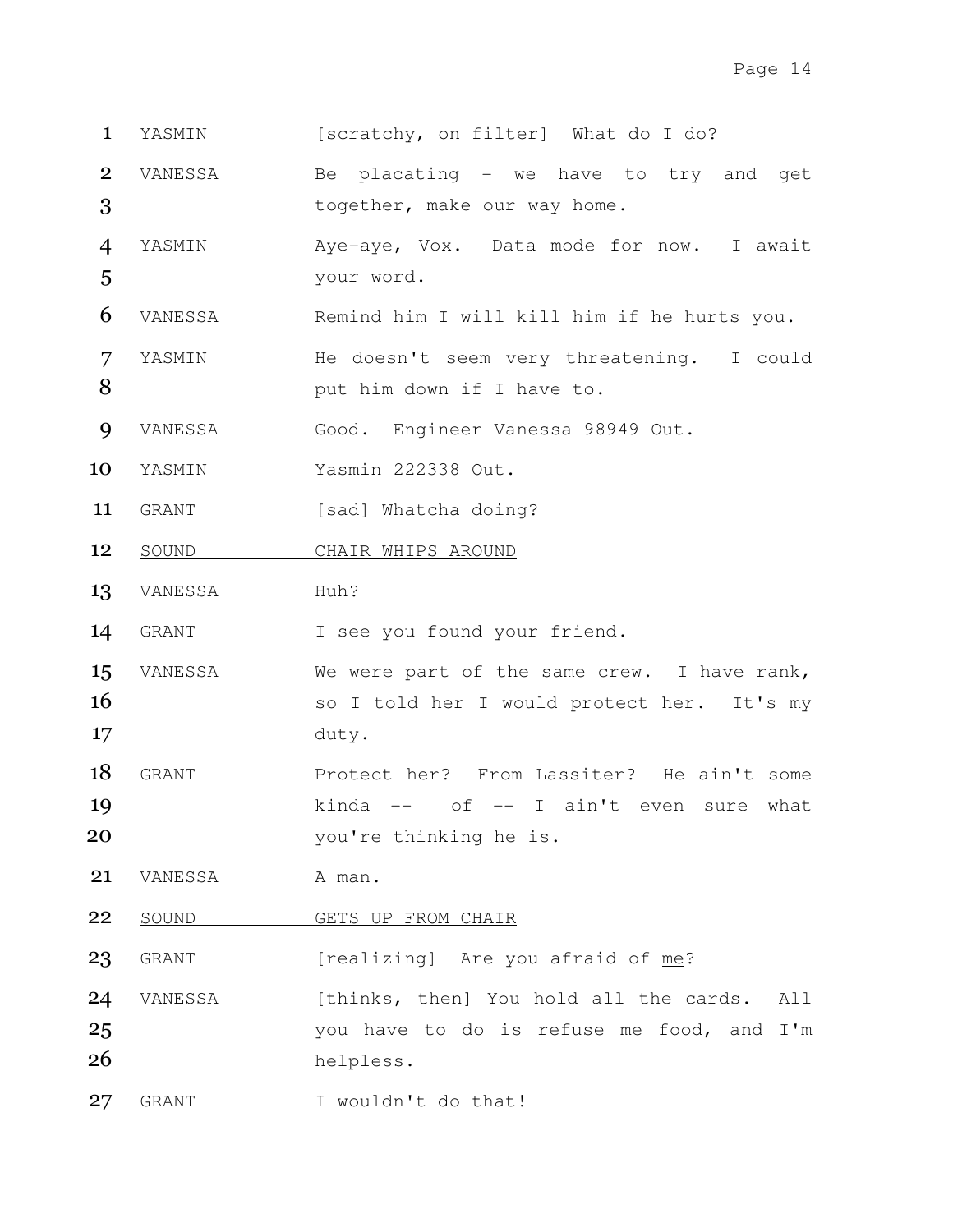- 1 VANESSA You already did.
- 2 GRANT I was trying to get you to-- Look, if I 3 wanted to actually hurt you, I gotta blaster 4 for that. I just wanted you to think twice 5 and act civil.
- 6 VANESSA How many more were there?
- 7 GRANT More?
- 8 VANESSA Of the deepsub pods. Did you just find the 9 two?
- 10 GRANT [grudging] Four. Total. Lassiter's was 11 the last to revive, so all of y'all are all 12 right.
- 13 VANESSA All right? Let me talk to them!
- 14 GRANT You gotta learn to stop giving me orders. 15 You're not my momma.
- 16 VANESSA Your mother is--?
- 17 GRANT She died. Since then... [shrug] I got work 18 to do.
- 19 VANESSA [belligerent] What is this work that seems 20 **b** to constantly demand your attention?
- 21 GRANT You ask nice, you'll get a lot more answers. 22 VANESSA [beat, then making an effort] What is it
- 23 that you do all day?
- 24 GRANT Salvage. Used to be mining, but the cloud 25 here grabs every lump of crap out of the 26 nearest 10-20 sectors, so salvage pays a 27 helluva lot better.
- 28 VANESSA Salvage?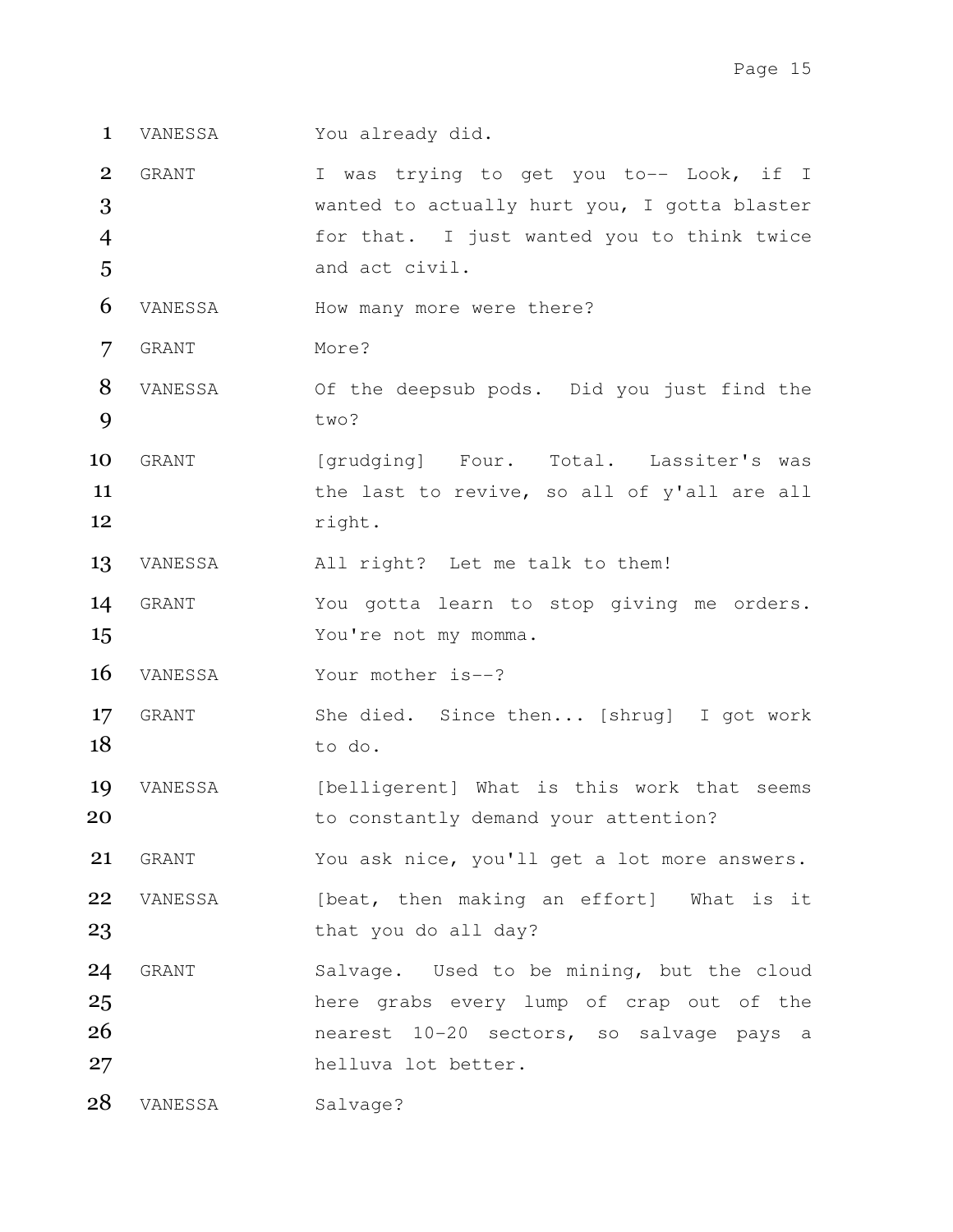1 GRANT And maintenance. Millie here's old. I keep 2 her limping along, but it's truly full time. 3 SOUND FOOTSTEPS RECEDE 4 GRANT Come on. I'll show you where the food units 5 **5** are. Then you ain't gotta wait on me if you 6 get hungry. 7 MUSIC 8 GRANT So this switch here changes the band - you 9 9 gotta jiggle it a bit, sometimes. And this 10 and list here shows all the other habitats 11 the ones up top are closest - most reliable 12 for contact. Next down, these three - well 13 - I ain't heard from them in a while. Not 14 even sure they're still... functional. 15 VANESSA Vacated? 16 GRANT No one vacates. Not unless-- But [trying] 17 to convince himself] comm equipment goes 18 down sometimes - a lot - and it's a bitch to 19 and the right parts. 20 VANESSA All the habitats are as old as ...this one? 21 GRANT Yeah, they were built for miners - never 22 **really meant to be permanent, but you know** 23 how things go. 24 VANESSA Why don't you leave? 25 GRANT Leave? 26 VANESSA 1f you sell your salvage, it must go 27 somewhere. Someone must be buying it. Why 28 don't you just go, too?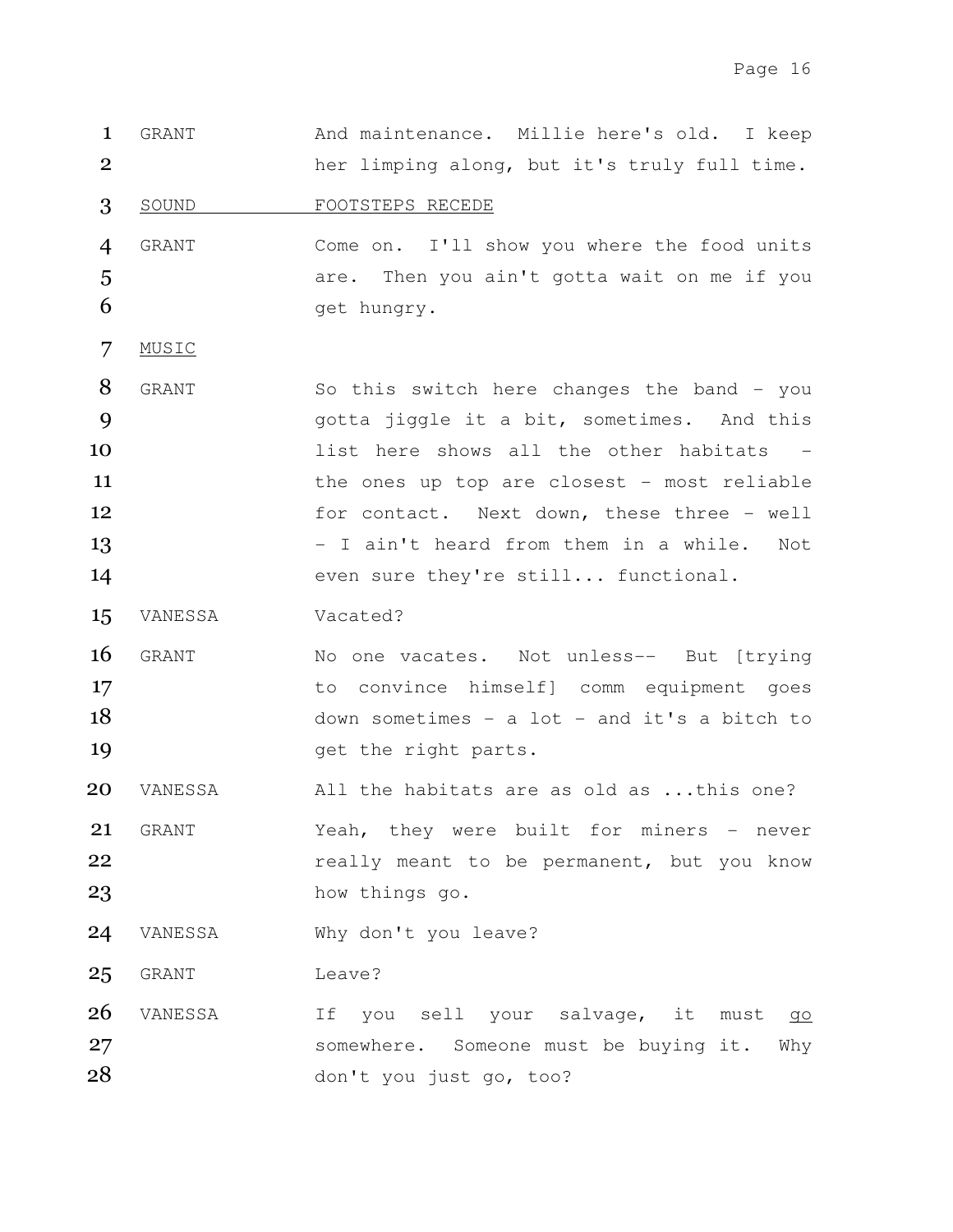## 1 GRANT Why?

2 VANESSA You say it's a full time job just keeping 3 this place from falling down around your 4 ears. So find another place.

5 GRANT But this is my home. I was born right here 6 in Millie.

- 7 VANESSA It is falling apart. I hope you don't think 8 I plan to stay here with you.
- **9** GRANT [beat, then neutral] Course not. But you do 10 owe me.

11 VANESSA [indignant again] Owe you?

- 12 GRANT I rescued you. I pulled your damn pod in 13 here and I woke you up.
- 14 VANESSA That's --
- 15 GRANT Mand I've been feeding you and letting you 16 breathe my air - which ain't cheap, I should 17 point out.

18 VANESSA Then let me get out of your air.

- 19 GRANT First you gotta ... you know...pay me back.
- 20 VANESSA [suspicious] How, exactly?
- 21 MUSIC
- 22 SOUND ELECTRONIC REPAIR NOISES
- 23 VANESSA Damn! Bloody stone-age tools!
- 24 SOUND CLICK RADIO TURNS ON, VERY CLEAR AND NO 25 STATIC
- 26 VANESSA Ha!
- 27 GRANT [on radio] What?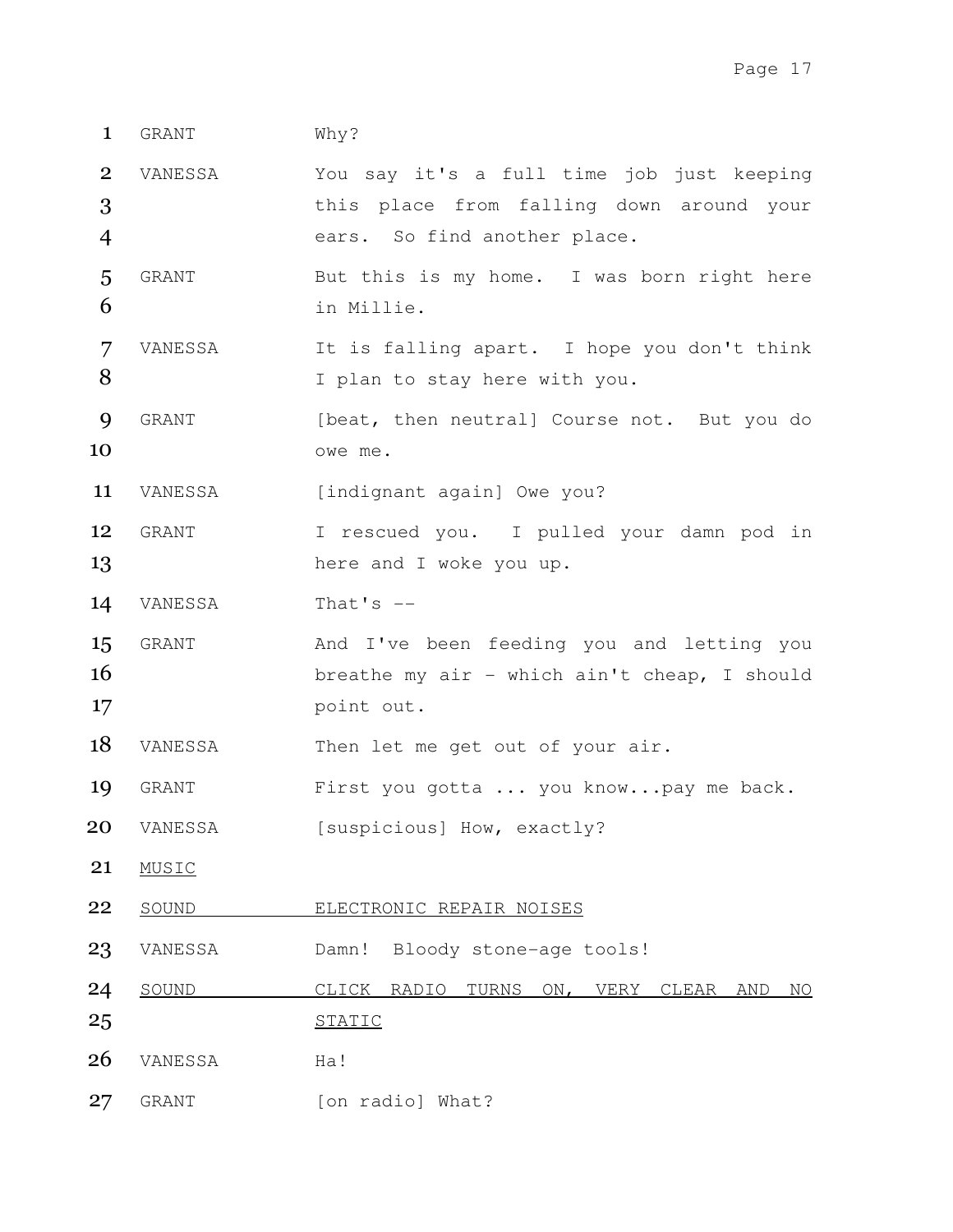1 VANESSA [a little winded] I patched your antenna 2 into the router from the pod's emergency 3 signal - some serious interface issues, let 4 me tell you - but you should get much 5 clearer signals now. 6 GRANT [on radio] [congratulatory] Damn. 7 MUSIC 8 VANESSA Damn. 9 SOUND SPARKS 10 GRANT Everything all right? 11 VANESSA Half my damn solar cells were damaged in the 12 landing. 13 GRANT So? 14 VANESSA I was thinking I'd jury rig them into 15 something, get you a little extra free 16 **power.** Crap. 17 MUSIC 18 SOUND SOLDERING IRON SPARKS, STOPS, FACEPLATE UP 19 GRANT That's a nice bead right there. 20 VANESSA Yeah, I think I'm getting the hang of it. 21 Now watch this. [command] Chicken! 22 SOUND VENDING MACHINE RUMBLES, THEN CLUNKS 23 GRANT Holy cow!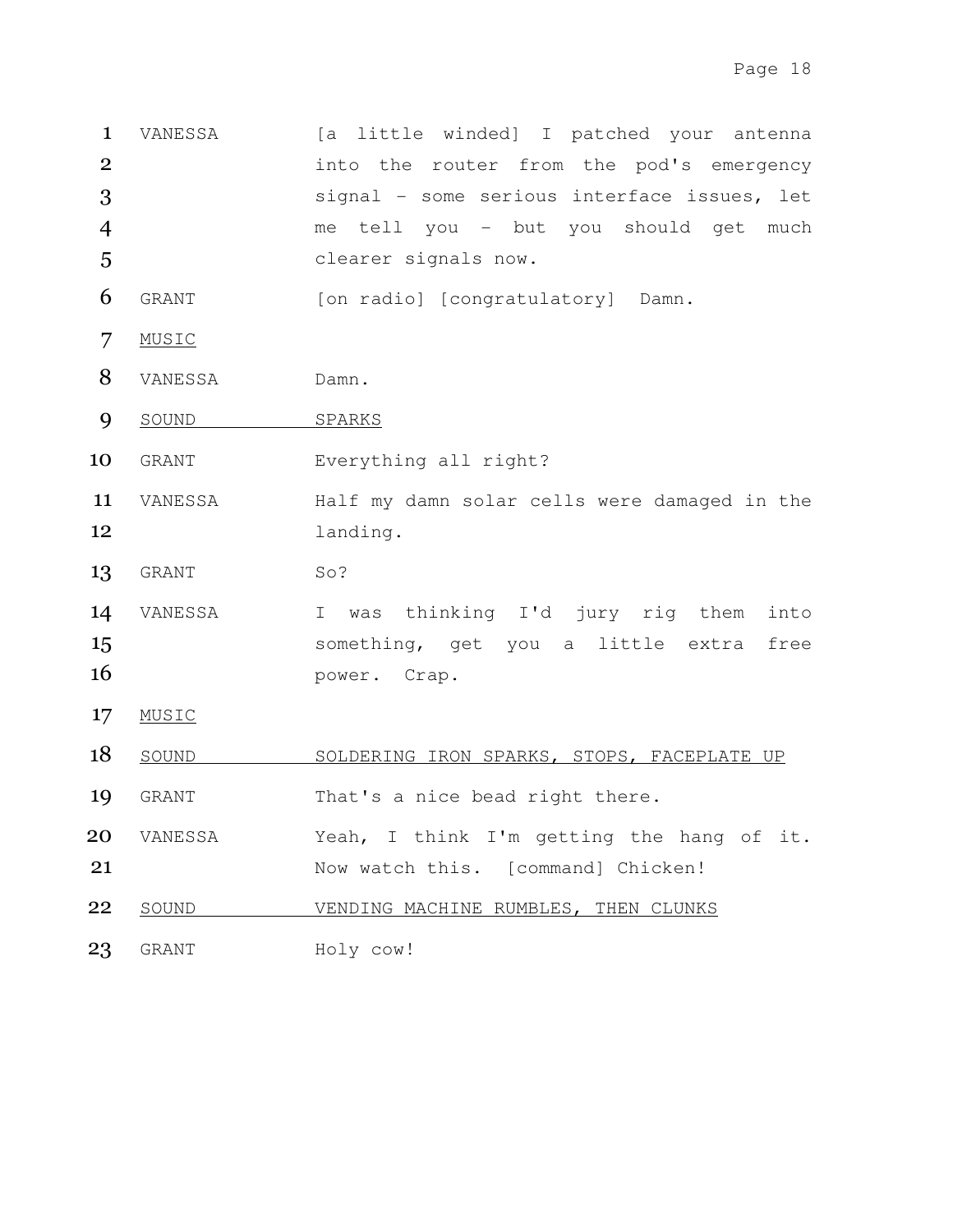VANESSA Well, chicken, but yes - you get the idea. I still have to code the machine's other foodstuff options in for voice. I'll need to get your voice into the system sometime,  $5$  too. GRANT [mood dropping] Right. O'course. So I can do it myself.

8 VANESSA [not noticing] Absolutely.

9 MUSIC

- 10 VANESSA You didn't have any trouble making contact? 11 I appear to be at the very butt end of the 12 cloud, so they're out of my range from here. 13 Damn these archaic --
- 14 YASMIN I... got them. You may be disappointed, 15 though.
- 16 VANESSA Why?
- 17 YASMIN Helen 74589, and Griselda 80281 ... um... do 18 not ... wish to participate.
- 19 VANESSA What are you saying?
- 20 YASMIN They have become attached to this place.
- 21 VANESSA How the blazes--?
- 22 YASMIN Griselda declined any details, but Helen 23 seems to find some - companionship in the 24 man Conrad and his children.
- 25 VANESSA [disparaging] Children. At least we've 26 only got men to deal with.
- 27 YASMIN [iffy note] Yes.

28 MUSIC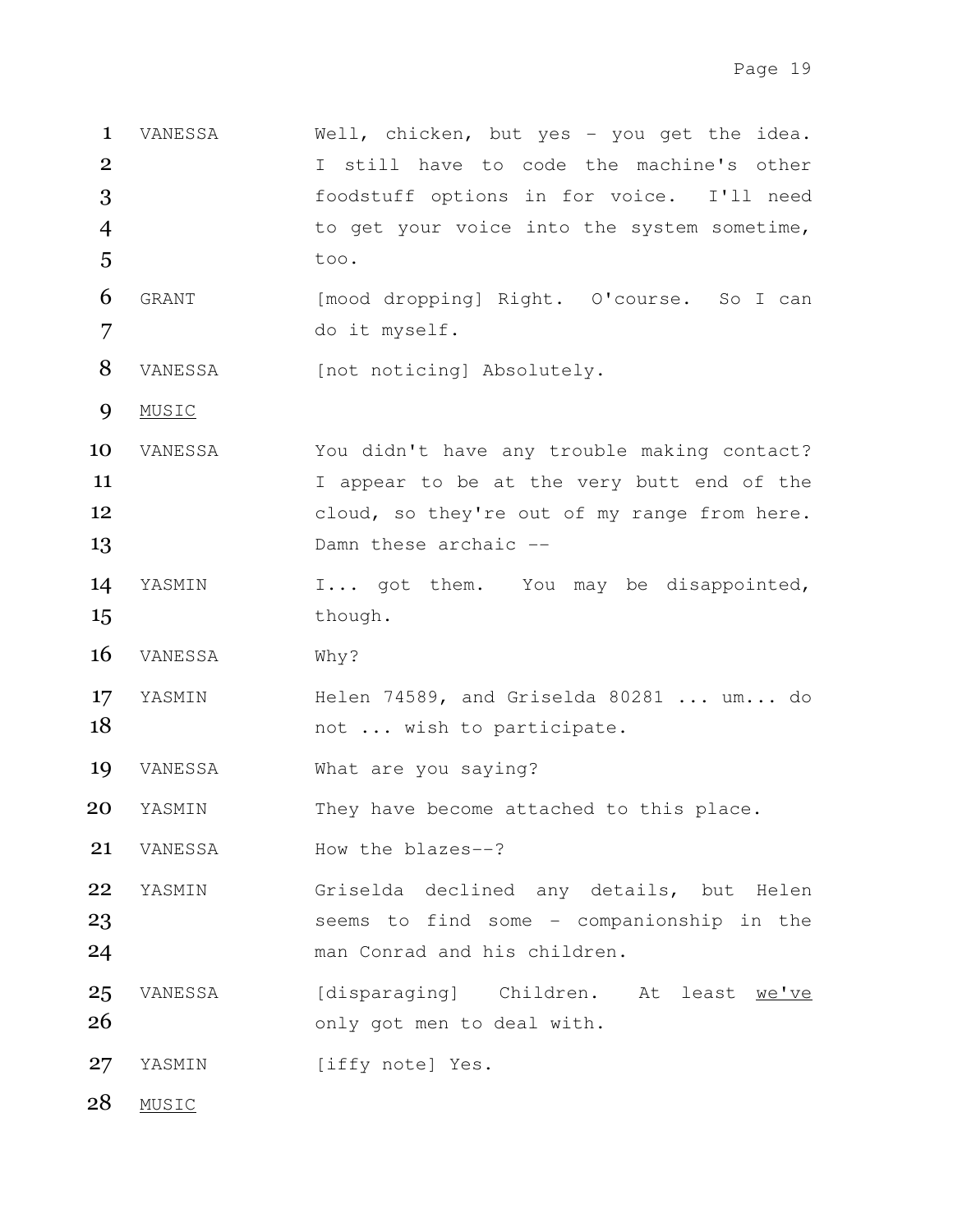- 1 VANESSA Sit down.
- 2 GRANT Sit? Why? I always eat standing.
- 3 VANESSA You practically sleep standing. I have 4 never seen you relax.
- 5 GRANT Last time I just sat and waited was...
- 6 VANESSA Yes?
- 7 GRANT [evasive] Don't know. doesn't matter.
- 8 VANESSA Why not sit?
- 9 GRANT Too much to do.
- 10 VANESSA Please.
- 11 SOUND BEAT, THEN SQUEAK OF A CHAIR
- 12 VANESSA Haven't I helped at all?
- 13 GRANT Oh, yeah many hands make light work, like 14 momma used to say, but there's always more 15 to do. [beat] But the repairs are real 16 agood. If this keeps up, I can maybe 17 **repressurize capsule 14.** [trails off]
- 18 VANESSA Do you need the space?
- 19 GRANT [hurt but covering] Never hurts could put 20 some more hydroponics in there, maybe put in 21 some greens and generate oxy of my own. Why 22 not? It's like minting money.
- 23 VANESSA You'd be better off with algae tanks. They 24 take more processing to make them palatable 25 for eating - much more - but they've been 26 **26** genetically manipulated to give a much 27 higher O2 to cubic foot ratio, and they 28 require less nutrient.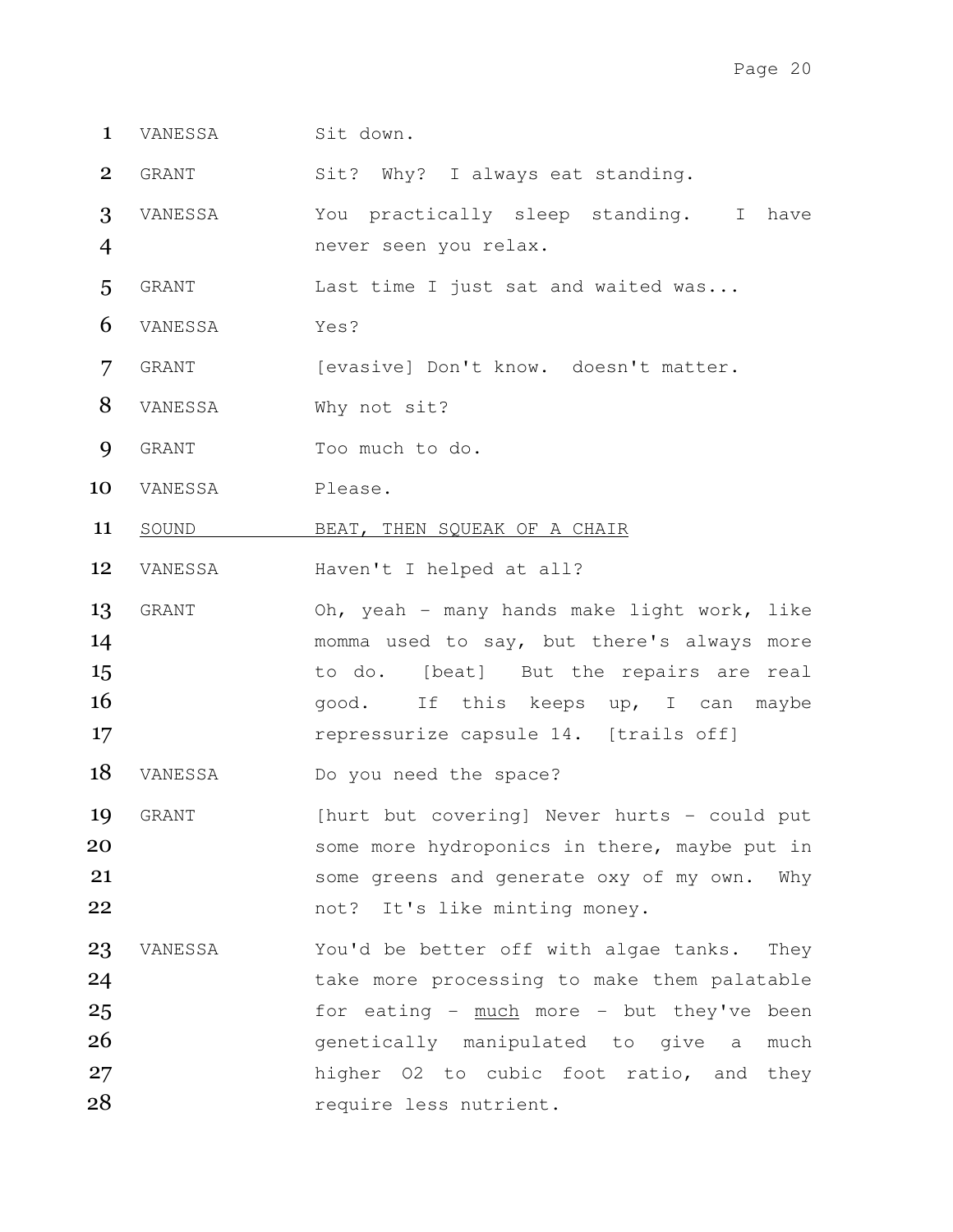1 GRANT I'd have to get it from somewhere--

VANESSA Shouldn't be difficult - most cruisers have algae tanks, and all you need is a dip to start with and some growth media. The tank 5 - well you could pretty much put anything 6 together, if you're not too concerned about sterile edible conditions - but for oxy **8** production, anything that will contain the growth medium and keep the temp stable will do. You'll need U-V simulators, too--

- 11 GRANT Yeah. [sigh] Maybe you can send me some 12 when you get home.
- 13 VANESSA --you could re-make one room for food plant 14 Growth and have the algae - What?
- 15 GRANT Nothing.
- 16 VANESSA There's even better technology out there, 17 17 vou know. I'm surprised you're not more 18 curious.
- 19 GRANT Well, I figure it's like this of all 20 120 vou've talked about so far, doors that 21 **21 listen and whatever, this algae thing is the** 22 only one that seems like it'd fit into my 23 1ife. Everything else is like - so far 24 beyond me, I don't see it mattering much. 25 VANESSA But you would know. You would have
- 26 something to to work toward.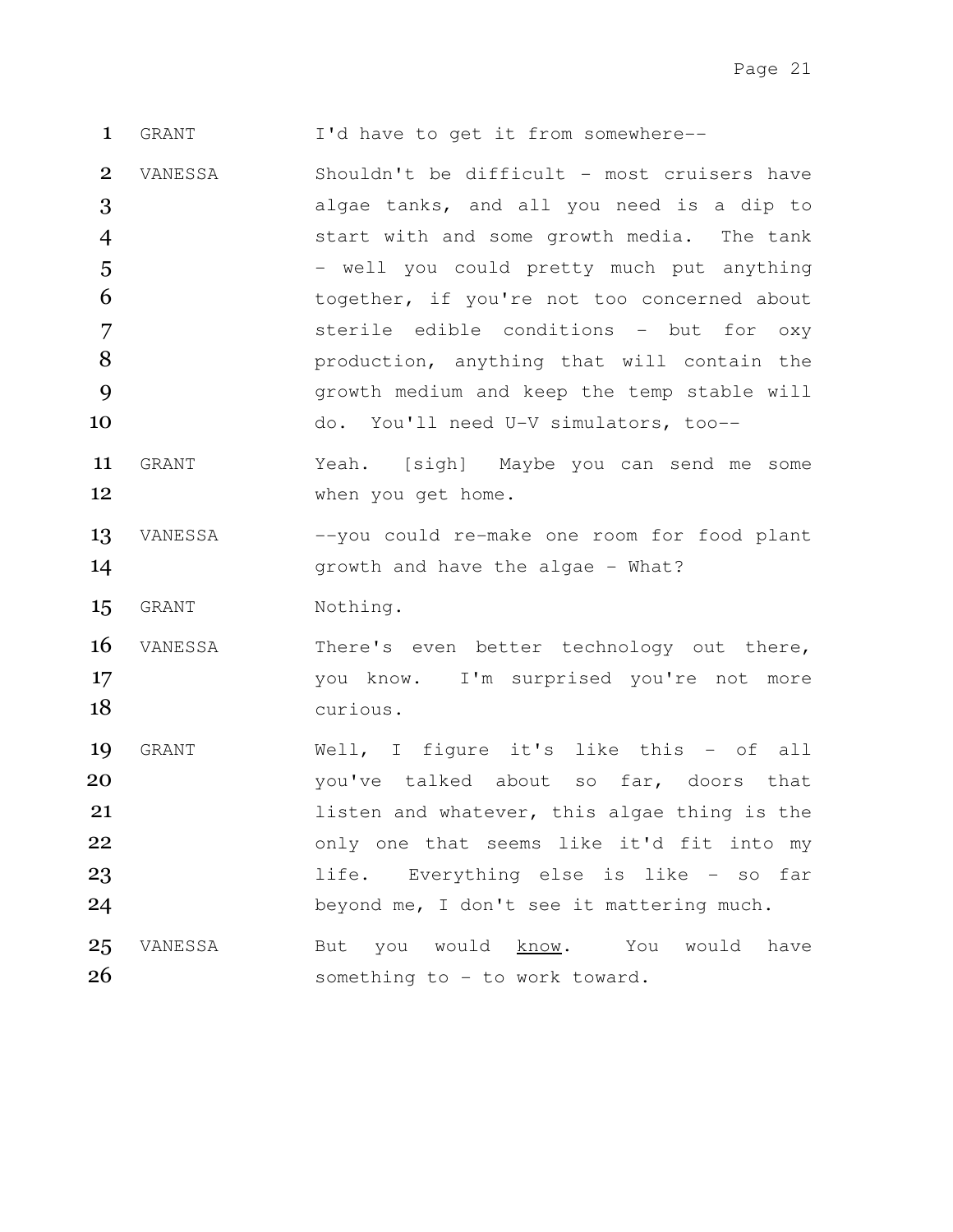1 GRANT Something to chase? Something to... miss. 2 Something to worry about not having? Nah. 3 I figure, easier just to assume you're gonna 4 tell me you can shit blueberry cobbler - 5 it's all well and good, but I don't wanna do 6 it. And goodness knows I don't wanna eat 7 it. 8 VANESSA [laughing] Cobbler? 9 GRANT I-I got things to do. 10 VANESSA Let me help. 11 GRANT [breath] Nah. It's all outside - I gotta 12 hawk in some stuff. 13 VANESSA [brightening a bit] Outside? In a suit? 14 GRANT [very unhappy] Yes. 15 VANESSA Let me help! 16 GRANT No. 17 SOUND FOOTSTEPS, SHE FOLLOWS 18 VANESSA Why? Are you afraid I'll run away? 19 GRANT [muttered] No, just ...float away. 20 VANESSA What? 21 GRANT It's my job. I have to do it. 22 SOUND SHE STOPS HIM AND PULLS HIM ROUND TO FACE  $23$  HER 24 VANESSA Do you have two suits? 25 GRANT Yes. 26 VANESSA Many hands make light work. 27 GRANT [thinks, then] No.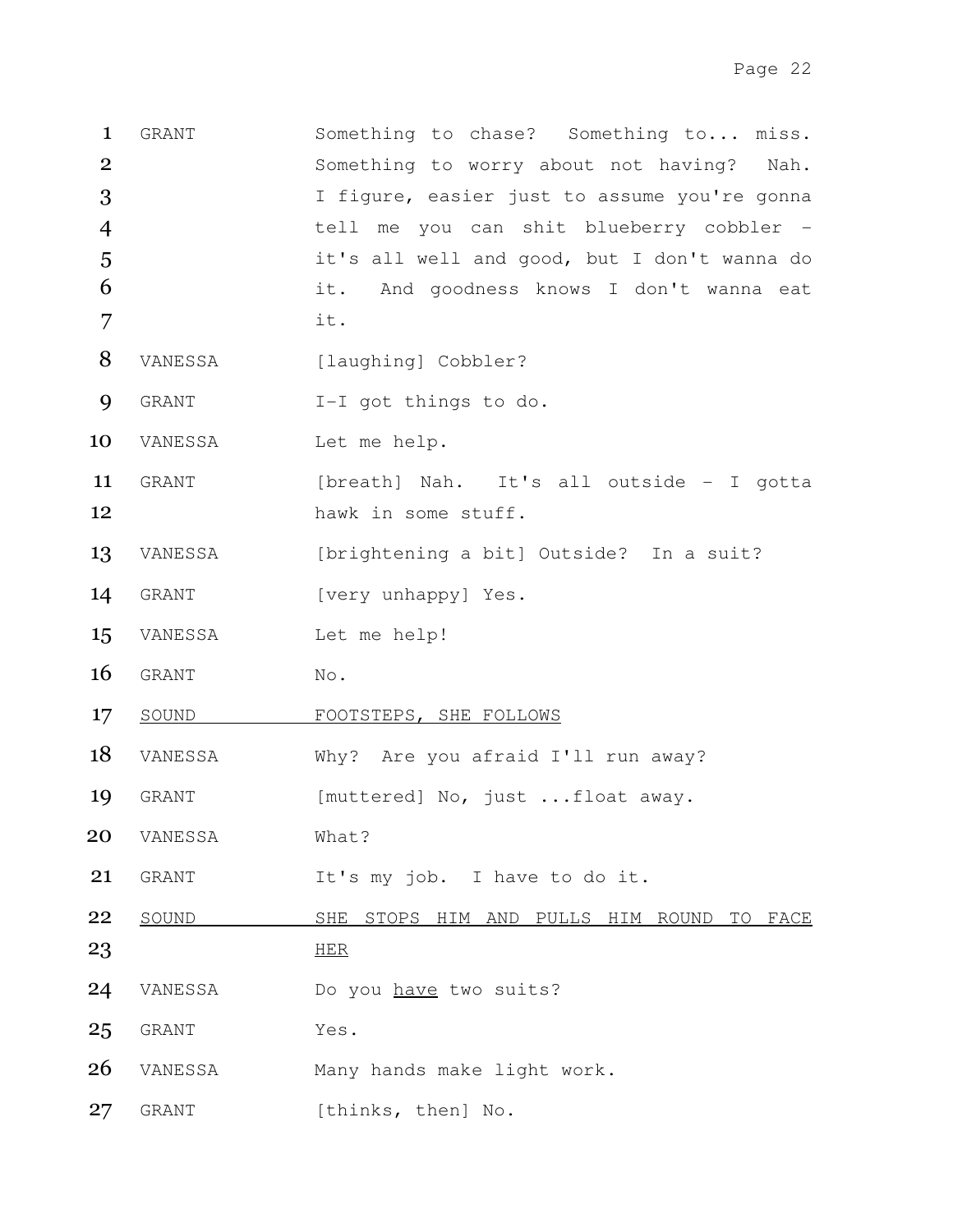- 1 VANESSA Look, I've put in my 100 hours on 2 simulators, plus over 300 hours working on 3 the hull in stagnant space. Shoot - you've 4 even got gravity here--
- 5 GRANT Minimal gravity.
- 6 VANESSA Point is, I know my way around a suit!
- 7 GRANT [finally snappish] Look! If things didn't 8 have to be done, I'd never get into one of 9 those damn things myself! There's no way 10 I'd put you in that kind of danger.
- 11 SOUND STORMS OFF, SHE FOLLOWS
- 12 VANESSA You don't you don't like being out there?
- 13 GRANT [dismissive noise]
- 14 SOUND DOOR WHOOSHES OPEN
- 15 VANESSA But but I enjoy--
- 16 SOUND FOOTSTEPS STOP
- 17 GRANT You don't want to be here and that's fine. 18 I'd rather see you leave on the cargo ship 19 than [barely controlled] floating off into 20 blackness...
- 21 VANESSA I--
- 22 SOUND DOOR SHUTS
- 23 MUSIC
- 24 VANESSA Can you ask your Lassiter something?
- 25 YASMIN [on filter] You can talk to him yourself.
- 26 VANESSA I just want to know about suit drifts in 27 this area.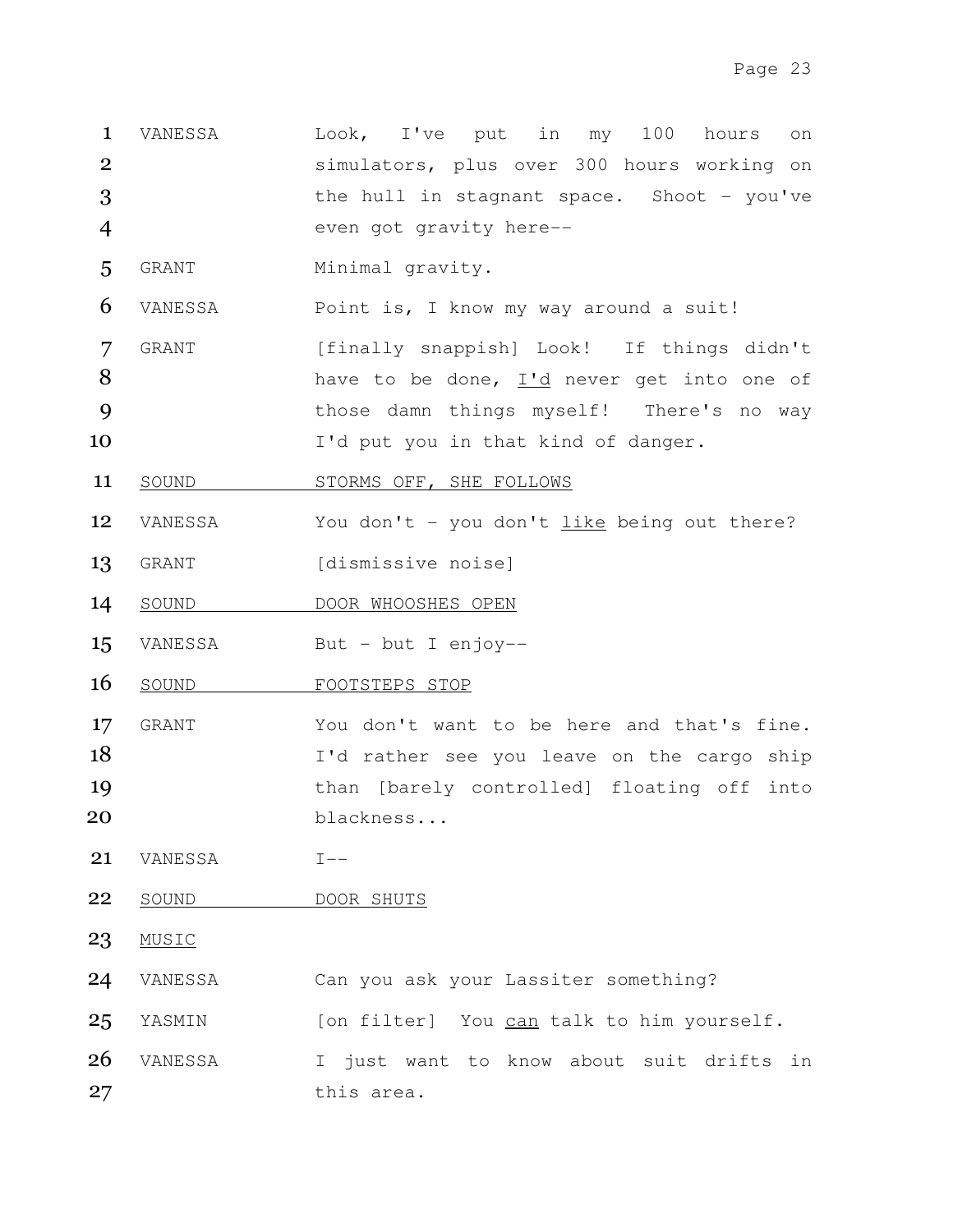1 YASMIN Why?

2 VANESSA [overly casual] Just something Grant said.

- 3 YASMIN Ah, here he is You can help Vanessa, can't 4 you? [teasing, fond noise] Hmm?
- 5 LASSITER [on filter] Sure. What you need? [snickers, 6 then aside] Stop that!
- 7 MUSIC
- 8 GRANT Chicken.
- 9 SOUND DISPENSER DISPENSES FOOD
- 10 VANESSA How old were you?
- 11 GRANT [completely startled] what?
- 12 SOUND SOMETHING CLATTERS TO THE FLOOR
- 13 VANESSA When your father drifted?
- 14 GRANT [tightly controlled] Why do you care? You 15 don't even have a father. [beat] I should  $16$  get back to--
- 17 VANESSA No. Unless you actually physically move me, 18 you're not leaving this room. Talk to me.
- 19 GRANT [mumbled] I don't want to talk to you.
- 20 VANESSA Hmm?
- 21 GRANT [swallows, then sighs, speaks very quietly] 22 The more I talk to you, the more I'll miss 23 having someone to talk to - later. [sniff] 24 Get out of my way.
- 25 VANESSA No. I've lost people in space too I did 26 my time in the corps, shipboard accidents... 27 I understand.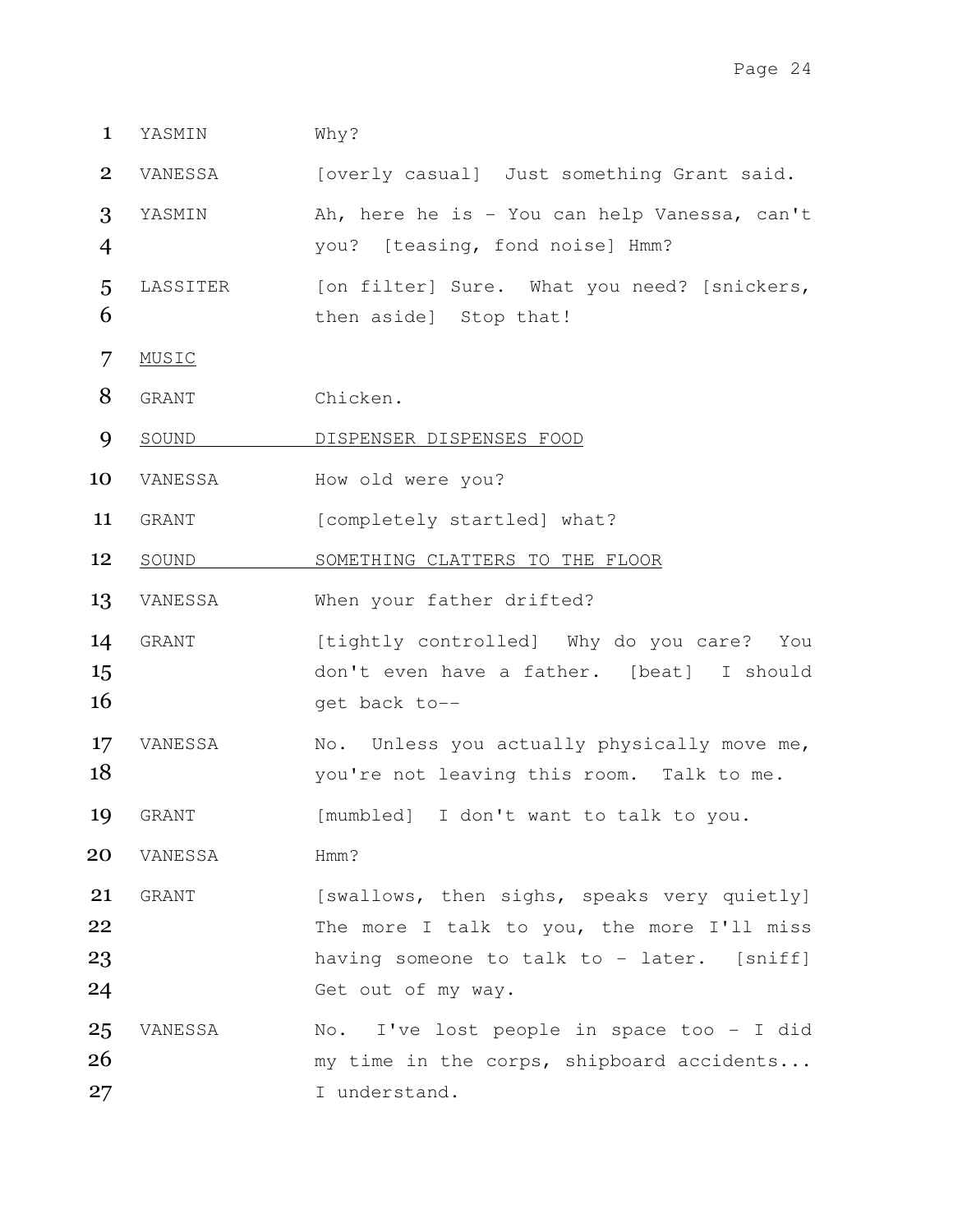1 GRANT It's different with family.

2 VANESSA Show me.

- 3 GRANT I was 12 when my father's line got tangled, 4 and he had to cut it - then something in the 5 **piece he was salvaging blew, and - it took** 6 forever for him to be completely out of 7 sight - he kept talking right up to the edge 8 of radio range....
- 9 VANESSA [pause, then sincere, if dry] I feel for 10 you.
- 11 GRANT Thank you.

12 VANESSA I wish I knew what to say.

- 13 GRANT That's all right. [deep breath] I've got 14 work to do.
- 15 SOUND FOOTSTEPS
- 16 VANESSA Your food?
- 17 SOUND HE DOESN'T SLOW DOOR SHUTS
- 18 MUSIC
- 19 VANESSA How do you talk to them?

20 YASMIN [arch] It's not always in the talking. 21 What's wrong?

- 22 VANESSA I want to offer him sympathy, but he just 23 Walks out of the room. He says he... just 24 wants to ignore me until I leave.
- 25 YASMIN Are you still planning to leave?
- 26 VANESSA Aren't you?
- 27 YASMIN Well. No.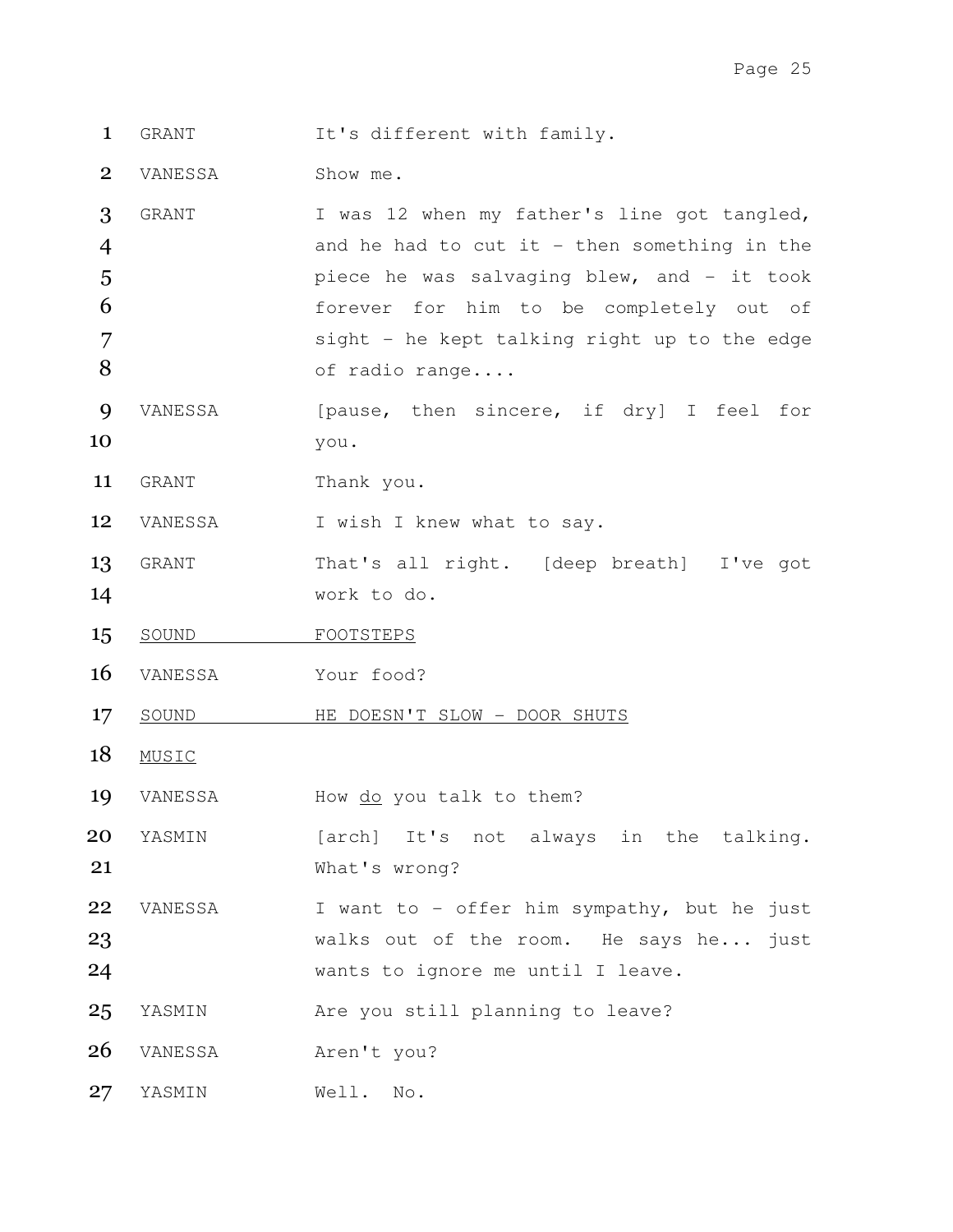- 1 VANESSA Why? Is it the sex?
- 2 YASMIN That's part of it you have to admit it's 3 kind of fun.
- 4 VANESSA I don't haven't.

5 YASMIN Maybe that's why he's avoiding you.

6 VANESSA But don't you want to go back to your job? 7 Your home? Don't you want your life to have 8 some meaning?

9 YASMIN Meaning? What meaning?

- 10 VANESSA I was on the way to making full chief 11 engineer - and I would have been the 12 youngest to reach that grade. Ever,
- 13 YASMIN [dry] You would have impressed everyone.
- 14 VANESSA Don't talk like that about my goal. The 15 **point of ... everything.**

16 YASMIN And who benefited from this goal?

17 VANESSA I would. The ship would. Everyone on it.

- 18 YASMIN Mand someday someone would reach that rank 19 **19** even younger, and when you retired, someone 20 else who could do the job just as well would 21 take over, and no one would even remember 22 you.
- 23 VANESSA I would--

24 YASMIN Unless you did something like discover an 25 alien race or die to save a bunch of people  $26$  - but how often does that really happen?

27 VANESSA I once prevented an explosion because I 28 spotted a faulty valve.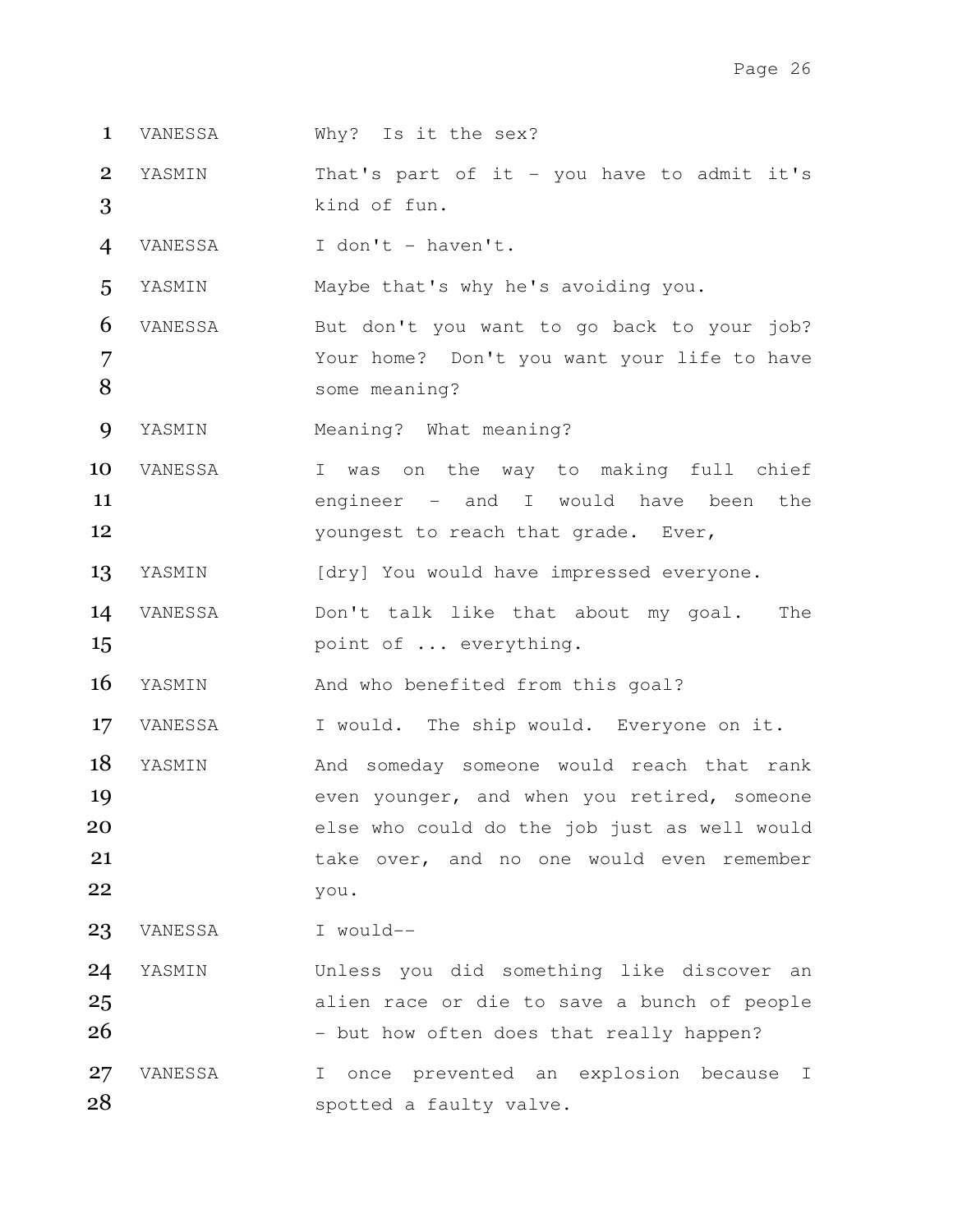- 1 YASMIN And I'll bet every person you saved came and 2 thanked you.
- 3 VANESSA [somewhat dissatisfied] The point of 4 preventing a disaster is so that no one 5 knows they were ever in danger.
- 6 YASMIN [sigh]
- 7 MUSIC
- 8 AMBIANCE SPACESUIT. BUZZ, BREATHER, ECHO
- 9 SOUND BOTH this scene on filter throughout
- 10 VANESSA You needed help--? Oh!
- 11 GRANT It's jammed. I can't shift it alone.
- 12 VANESSA I see. Hold on.
- 13 SOUND SPACESUIT FOOTSTEPS
- 14 GRANT Is your line secure?
- 15 VANESSA Yes. I checked and double checked. Hmm.
- 16 GRANT Do you think the person inside is still all 17 right?
- 18 VANESSA Won't know if she is till we clear some of 19 **this debris.** [beat] Looks like it still 20 has some power.
- 21 GRANT Help me shift this plate I think it'll 22 clear some of this.
- 23 VANESSA Hold on No, not that. There's too much 24 leaning on it, and we don't know which way 25 it'll fall.
- 26 GRANT What then?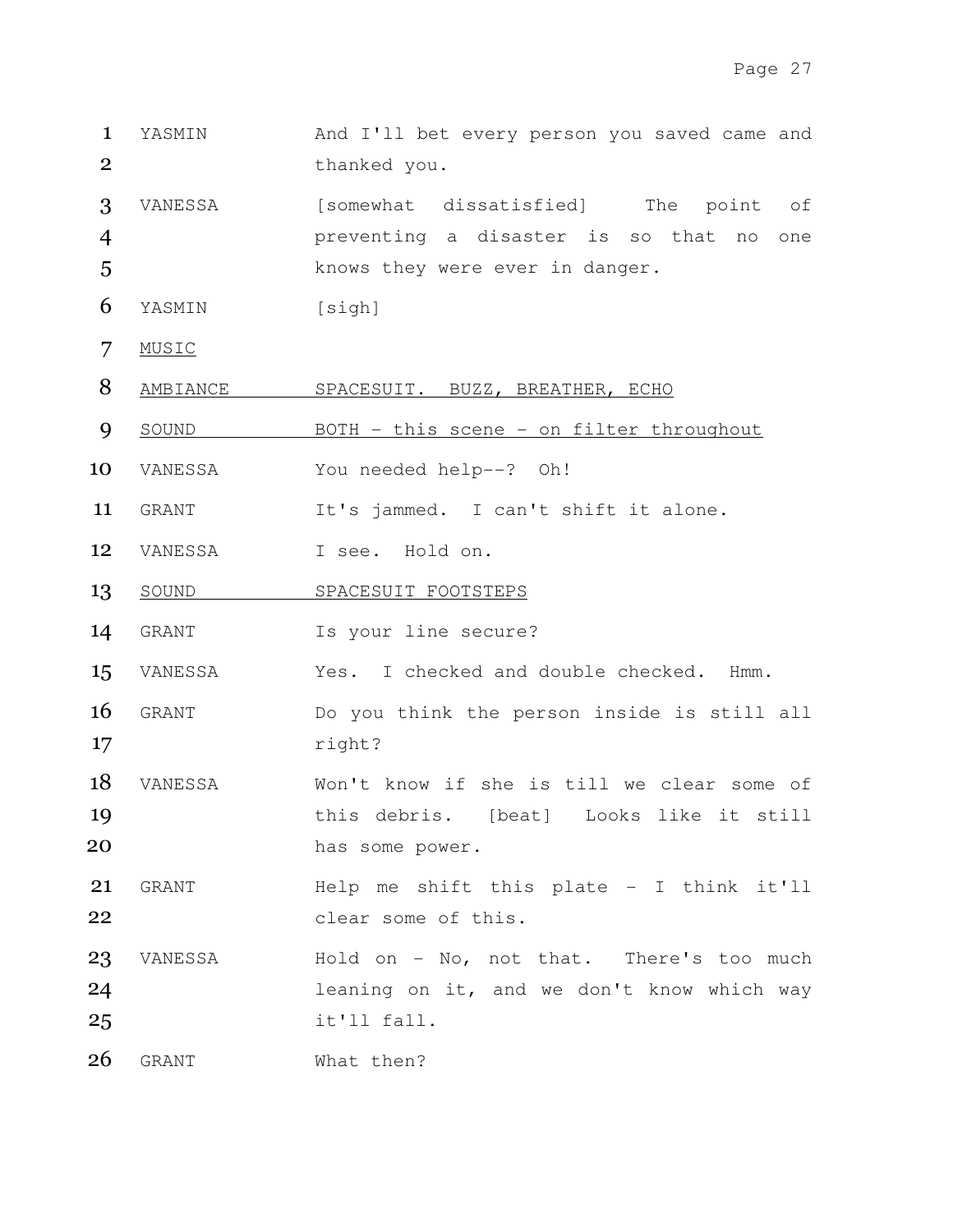- 1 VANESSA This. I think this is the key piece, and I 2 don't see anything it can bring down with  $3$  it.
- 4 BOTH [Grunt with effort]
- 5 SOUND A BUNCH OF STUFF SHIFTS
- 6 GRANT Ah hell.
- 7 VANESSA What? [seeing the damage] Oh.
- 8 GRANT At least we should be able to get it clear, 9 now.
- 10 VANESSA Let's lighten the load get the corpse out 11 of there.
- 12 GRANT No.
- 13 VANESSA Why?
- 14 GRANT You want to just dump her out, right here?
- 15 VANESSA Why not? She's dead.
- 16 GRANT She still deserves some respect. I'll do 17 it, if you don't want to be bothered.
- 18 VANESSA Do what?
- 19 GRANT Bury her.
- 20 MUSIC
- 21 SOUND HATCH SHUTS, HELMETS COME OFF. SOUND OF 22 REMOVING SPACE SUITS
- 23 SOUND SOMETHING DROPS
- 24 VANESSA [sharp gasp]
- 25 GRANT Hey? What's wrong?
- 26 VANESSA [in pain] Nothing.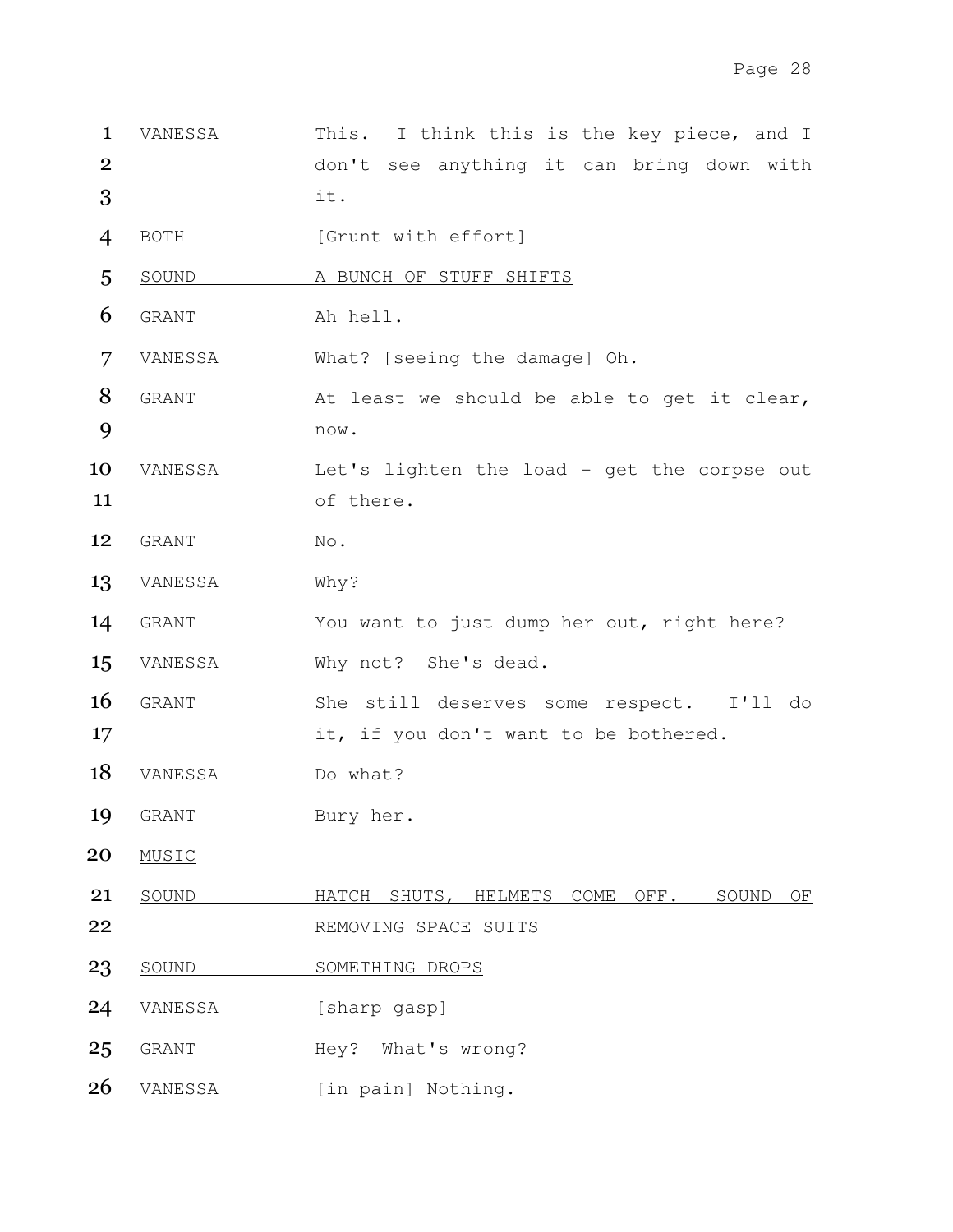| $\mathbf{1}$    | GRANT   | Let me-- [sigh] You shoulda come back<br>in  |
|-----------------|---------|----------------------------------------------|
| $\overline{2}$  |         | earlier - your fingers are nearly blue. I    |
| 3               |         | told you the heat circulation in that suit   |
| 4               |         | ain't up to snuff.                           |
| 5               | VANESSA | I'm fine.                                    |
| 6               | GRANT   | Give me your hands.                          |
| 7               | VANESSA | What?                                        |
| 8               | GRANT   | Let me warm your hands fro you.              |
| 9               | SOUND   | BEAT, THEN SKIN ON SKIN, AS HE SLOWLY CHAFES |
| 10              |         | HER HAND.                                    |
| 11              | VANESSA | [gasp] Your hands are warm.                  |
| 12 <sup>2</sup> | GRANT   | Yup.                                         |
| 13              | VANESSA | How do you do that?                          |
|                 | GRANT   | They just come that way. Here, hold your     |
| 14              |         |                                              |
| 15              |         | hand here while I--                          |
| 16              | VANESSA | In your jacket?                              |
| $17 \,$         | GRANT   | Just do it. Give me the other one.           |
| 18              | SOUND   | SLOW CHAFING AGAIN                           |
| 19              | VANESSA | They're fine now. I'll go and--              |
| 20              | GRANT   | I don't like that nail color there. Can you  |
| 21              |         | feel this?                                   |
| 22              | VANESSA | Yes. I'm perfectly capable of--              |
| 23              | GRANT   | This?                                        |
| 24              | VANESSA | [a bit more irritated] Yes. I know what      |
| 25              |         | $the--$                                      |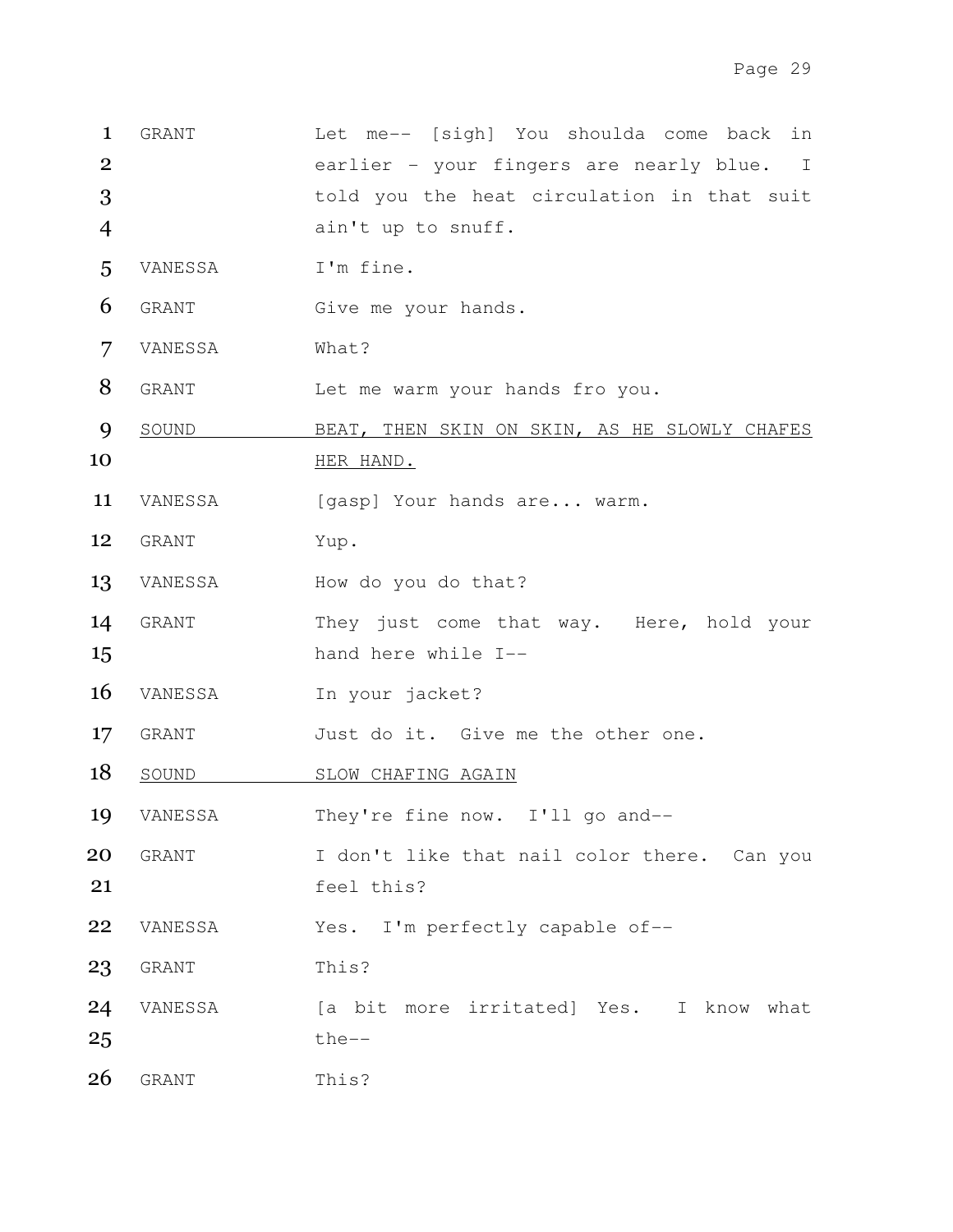- 1 VANESSA --difficulties with cold can be, and-- 2 what?
- 3 GRANT This?
- 4 VANESSA [startled] No.
- 5 GRANT Here. [puts her finger into his mouth]
- 6 VANESSA [long gasp, startled, amazed, and aroused]
- 7 GRANT [talking around her finger] Stop squirming.
- 8 VANESSA Let let go. Let go!
- 9 GRANT Need to get the circulation back. Heat and 10 suction.
- 11 VANESSA Ahh!
- 12 SOUND SLIGHT STRUGGLE, SHE PULLS HER HAND FREE
- 13 GRANT [mouth noise] Look. Whatever it is you 14 don't like about this - is it worth losing a 15 finger over?
- 16 VANESSA [long beat, erratic breathing] No. [gasp 17 as he takes her finger again]
- 18 MUSIC
- 19 GRANT [talking on the radio] Thanks for the heads 20 **20** up Lassiter, but it'll happen or it won't. 21 Glad you're doing well, and... and congrats.
- 22 LASSITER We're real happy.
- 23 GRANT Out.
- 24 SOUND CHAIR TURNS
- 25 GRANT [startled] Oh!
- 26 VANESSA Congrats?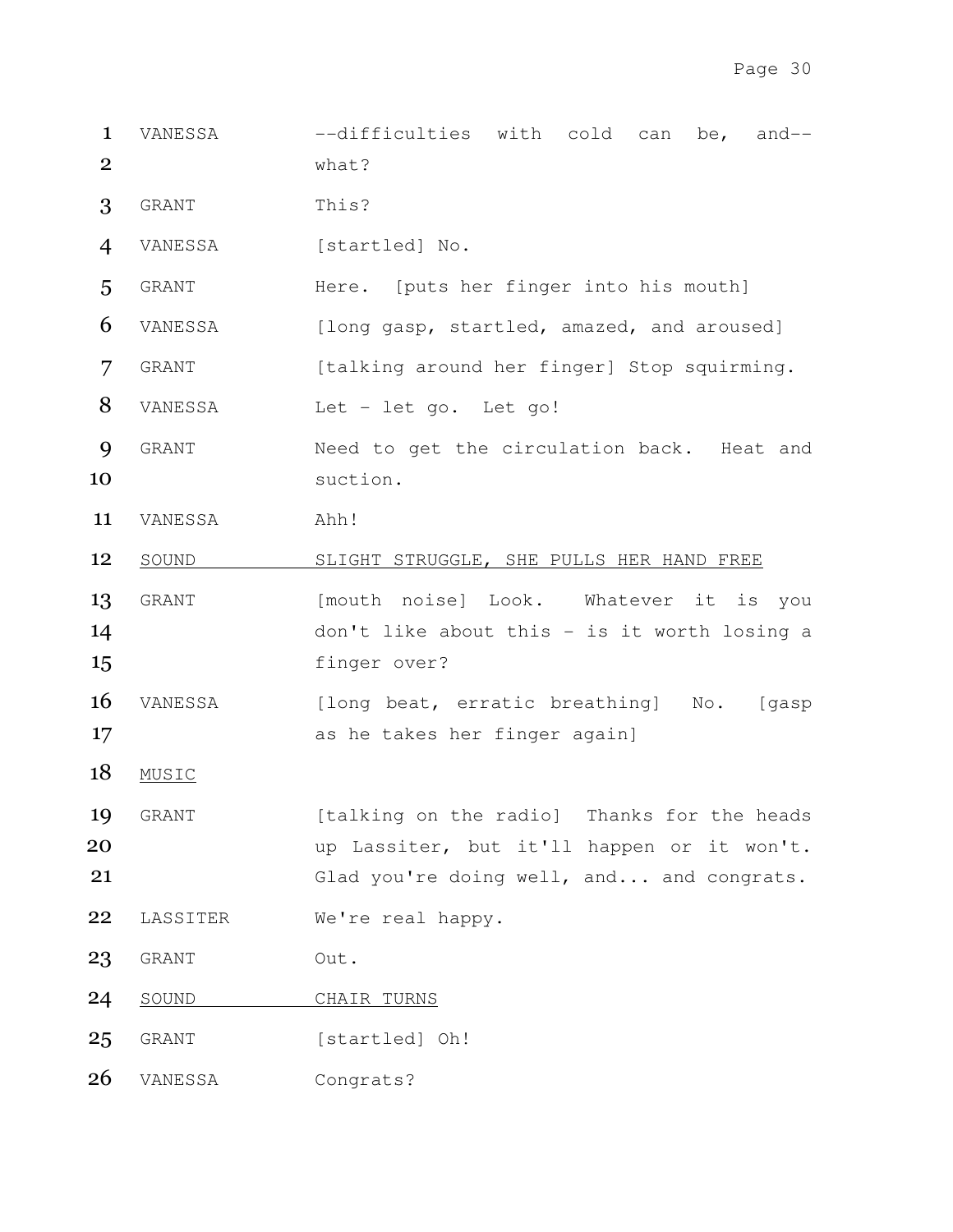- GRANT Lassiter and Yasmin are pregnant.
- 2 VANESSA [bothered] Oh.

GRANT Well, they're pleased.

VANESSA I didn't mean to sound... I'm just confused.

GRANT Well, it won't be for much longer. The 6 6 and quarterly cargo ship will be here in the next couple of hours.

8 VANESSA Grant?

GRANT Don't worry - by my calculations - we're **pretty much square, in fact you're a bit 11** ahead, hooking up those solar panels and all--

- VANESSA Grant--
- GRANT So I'll cover the cost of your trip, at least as far as--

16 VANESSA Grant!

17 GRANT Damn, now you got me lost.

18 VANESSA Grant, I--

19 GRANT I appreciate your help here, uh, Vanessa. 20 Got me ahead of my schedule. [cracking a **little**] Um, I should go and get the cargo 22 ready.

- 23 SOUND CHAIR SQUEAK, FOOTSTEPS, THEY STOP
- VANESSA Grant. I need to know something.

GRANT Whatever I can help with.

VANESSA Would you-- Do you-- [a breath] What will you do?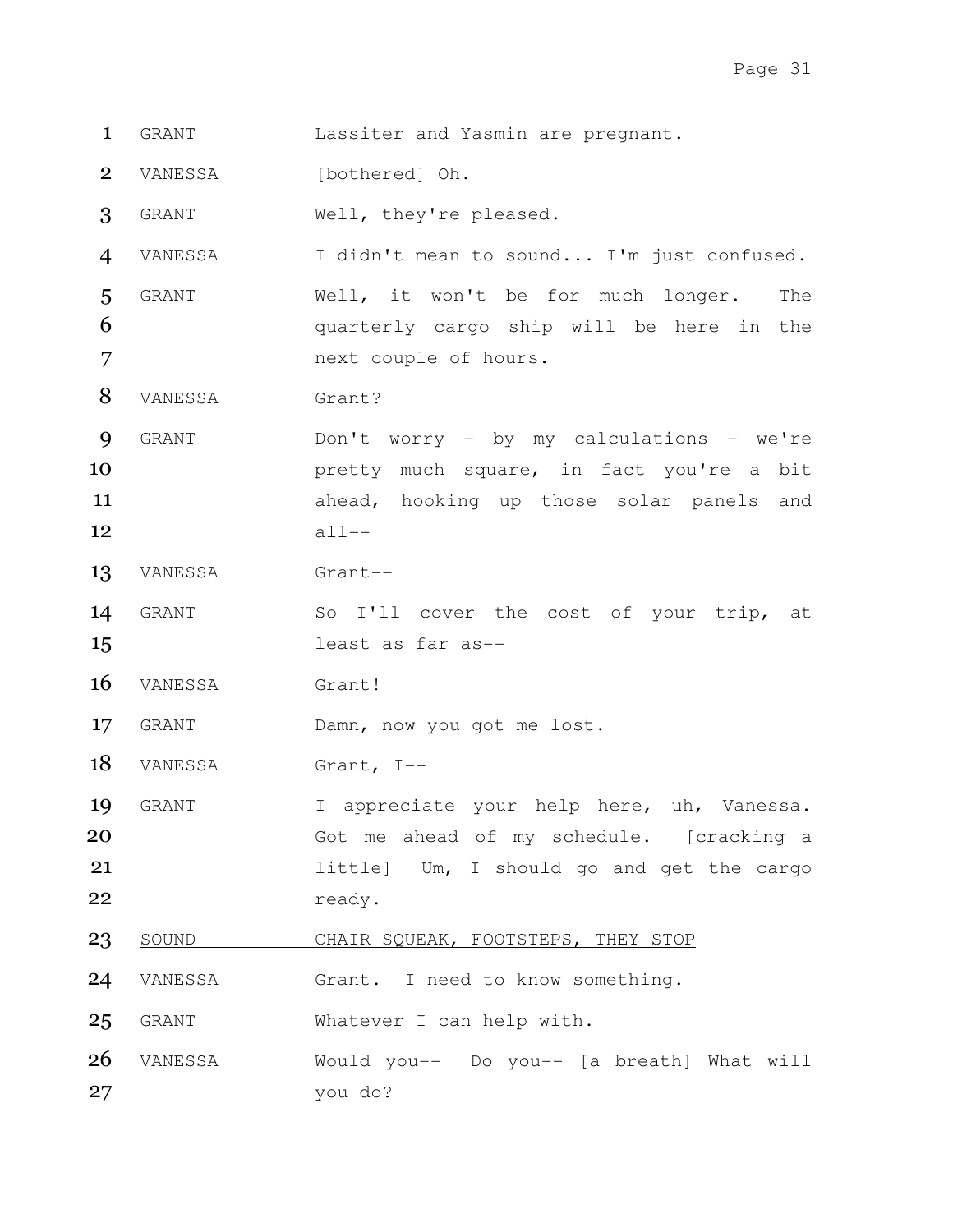| $\mathbf{1}$   | GRANT        | When?                                                                                                            |
|----------------|--------------|------------------------------------------------------------------------------------------------------------------|
| $\overline{2}$ | VANESSA      | If $-$ when $-$ if I go.                                                                                         |
| 3<br>4         | GRANT        | Same as I done before. Nothing's gonna<br>change.                                                                |
| 5<br>6         | VANESSA      | You should have kept Yasmin or Helen - they<br>love it here.                                                     |
| 7              | GRANT        | Yasmin loves Lassiter. And Helen--                                                                               |
| 8              | VANESSA      | [snapping him back] Grant. Why me?                                                                               |
| 9              | GRANT        | [muttered] You're the prettiest.                                                                                 |
| 10             | VANESSA      | $I \dots am?$                                                                                                    |
| 11<br>12<br>13 | <b>GRANT</b> | Yup. I looked at you and knew that if I was<br>ever gonna take a chance, it'd have to be on<br>that one. [sniff] |
| 14             | VANESSA      | Tell me you want me to stay.                                                                                     |
| 15             | GRANT        | No.                                                                                                              |
| 16             | VANESSA      | You don't - want - ?                                                                                             |
| 17<br>18       | GRANT        | You go home. Have a good life. I got cargo<br>to move.                                                           |
| 19             | SOUND        | HE SHOVES PAST HER                                                                                               |
| 20             | MUSIC        |                                                                                                                  |
| 21             | SOUND        | SPACESHIP TAKES OFF IN THE DISTANCE                                                                              |
| 22             | SOUND        | RADIO TURNS ON                                                                                                   |
| 23             | LASSITER     | Grant? You there?                                                                                                |
| 24             | GRANT        | Um - $y$ eah.                                                                                                    |
| 25             | LASSITER     | How'd it go?                                                                                                     |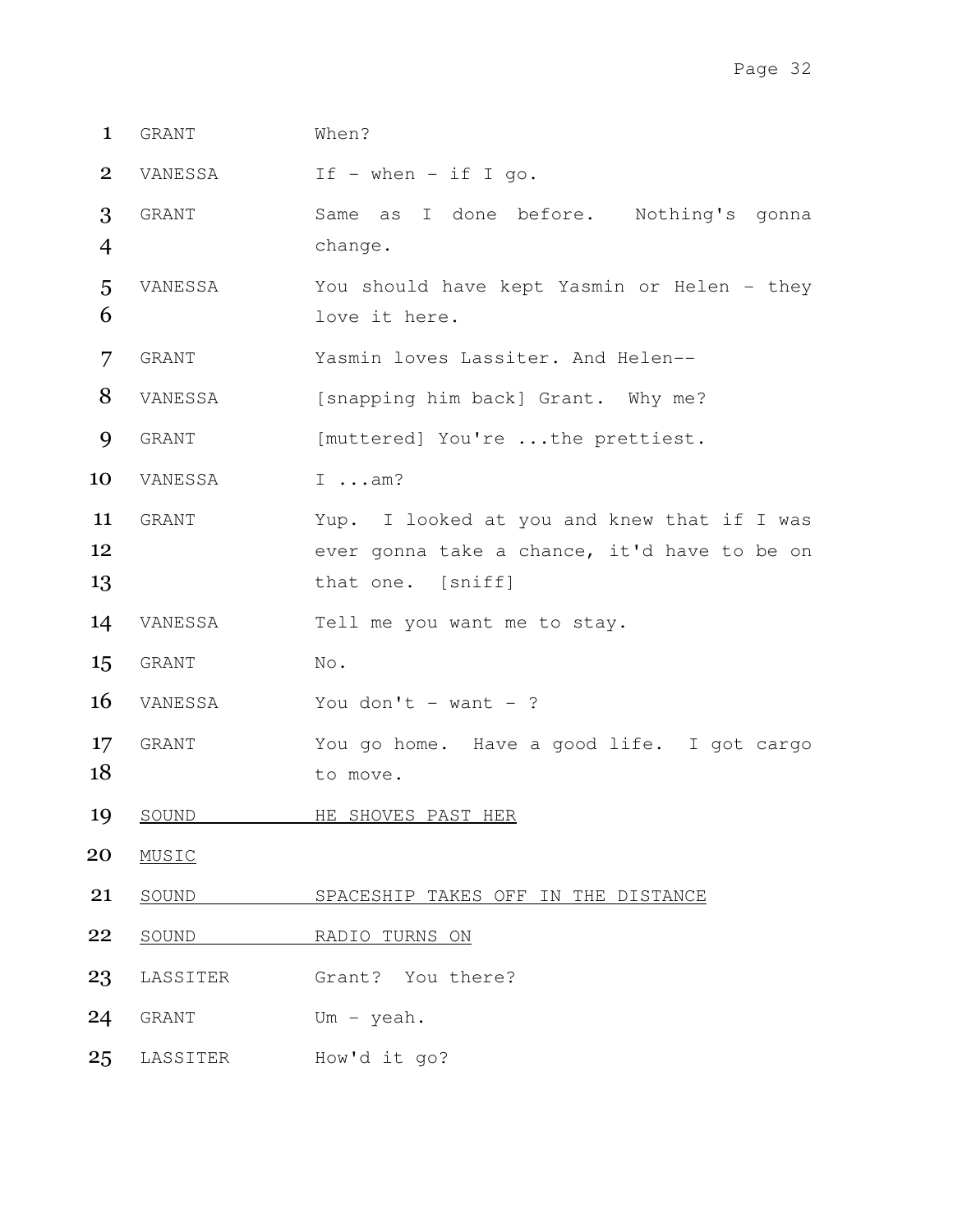- 1 GRANT I'm doing all right. Even ordered an algae starter culture.
- LASSITER But your ...lady--?
- GRANT Oh, I'm still ahead, even after her ticket--
- LASSITER Ticket? Ticket? You let her leave?
- GRANT Course. [breaking down] She sh-she don't belong to me.
- 8 LASSITER She woulda gotten used to it.
- GRANT I had to get used to being all alone. How 10 could I do that to--?
- 11 VANESSA --to me?
- 12 SOUND CHAIR TURNS FAST AND FALLS OVER
- GRANT What-- What happened? Did they-? Did you miss it?
- VANESSA I decided there was a better use for the 16 cost of my passage - negotiated for three more solar panels, and a couple more oxygen 18 tanks for the suits.
- 19 GRANT I don't understand.
- VANESSA It was what Yasmin said, about being **important** to someone.
- GRANT But I never said you were--
- VANESSA You said it every time you couldn't look me in the face.
- 25 GRANT But what do we do now?
- 26 VANESSA We build a tank for the algae. Many hands make light work.